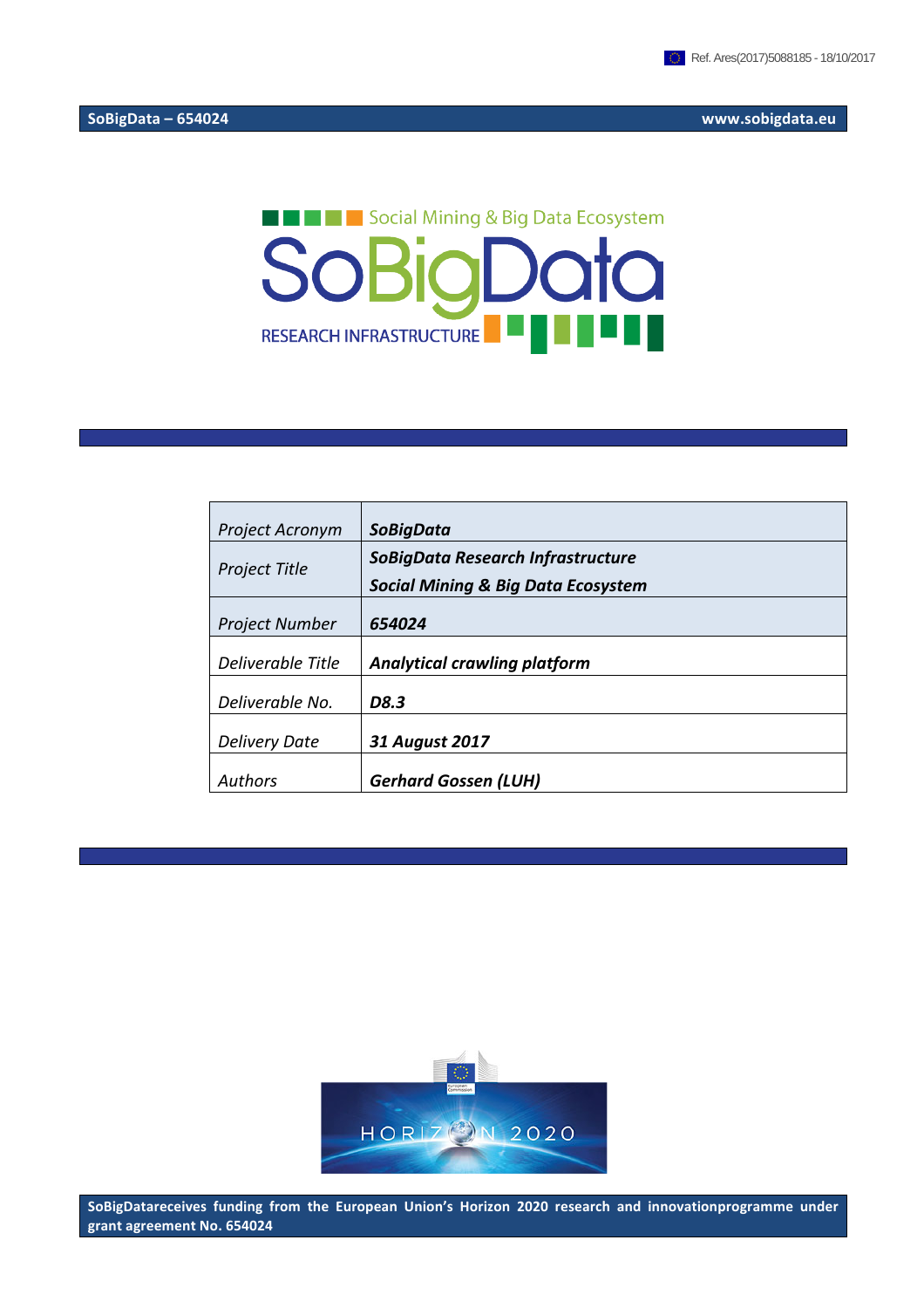## **DOCUMENT INFORMATION**

| <b>PROJECT</b>                              |                                                                         |  |  |  |  |
|---------------------------------------------|-------------------------------------------------------------------------|--|--|--|--|
| <b>Project Acronym</b>                      | SoBigData                                                               |  |  |  |  |
| <b>Project Title</b>                        | SoBigData Research Infrastructure<br>Social Mining & Big Data Ecosystem |  |  |  |  |
| <b>Project Start</b>                        | 1st September 2015                                                      |  |  |  |  |
| <b>Project Duration</b>                     | 48 months                                                               |  |  |  |  |
| <b>Funding</b>                              | H2020-INFRAIA-2014-2015                                                 |  |  |  |  |
| <b>Grant Agreement No.</b>                  | 654024                                                                  |  |  |  |  |
| <b>DOCUMENT</b>                             |                                                                         |  |  |  |  |
| <b>Deliverable No.</b>                      | D8.3                                                                    |  |  |  |  |
| <b>Deliverable Title</b>                    | Analytical crawling platform                                            |  |  |  |  |
| <b>Contractual Delivery Date</b>            | 31 August 2017                                                          |  |  |  |  |
| <b>Actual Delivery Date</b>                 | 18 October 2017                                                         |  |  |  |  |
| Author(s)<br>Gerhard Gossen (LUH)           |                                                                         |  |  |  |  |
| Editor(s)                                   | Gerhard Gossen (LUH)<br>Valerio Grossi (CNR)                            |  |  |  |  |
| <b>Reviewer(s)</b>                          |                                                                         |  |  |  |  |
| Contributor(s)                              |                                                                         |  |  |  |  |
| <b>Work Package No.</b>                     | WP8                                                                     |  |  |  |  |
| <b>Work Package Title</b>                   | JRA1_Big Data Ecosystem                                                 |  |  |  |  |
| <b>Work Package Leader</b>                  | <b>LUH</b>                                                              |  |  |  |  |
| <b>Work Package Participants</b>            | CNR, USFD, UNIPI, FRH, UT, IMT, LUH, KCL, SNS, AALTO, ETHZ, TUDelft     |  |  |  |  |
| <b>Dissemination</b>                        | Public                                                                  |  |  |  |  |
| <b>Nature</b>                               | Report + Other                                                          |  |  |  |  |
| <b>Version / Revision</b>                   | V1.0                                                                    |  |  |  |  |
| Draft / Final                               | Final                                                                   |  |  |  |  |
| <b>Total No. Pages</b><br>(including cover) | 22                                                                      |  |  |  |  |
| <b>Keywords</b>                             | web archives, crawling                                                  |  |  |  |  |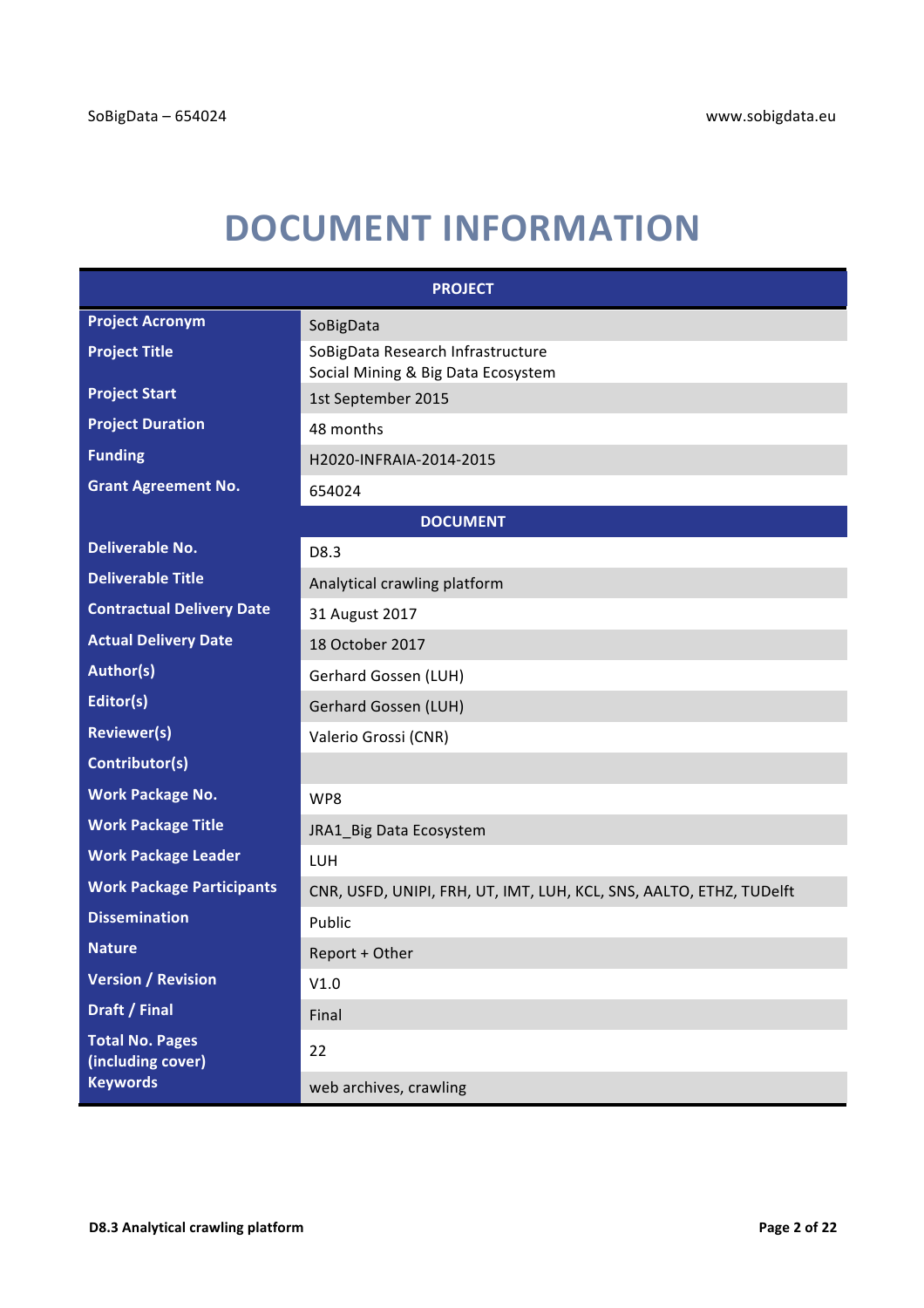## **DISCLAIMER**

SoBigData(654024) is a Research and Innovation Action (RIA) funded by the European Commission under the Horizon 2020 research and innovation programme.

SoBigData proposes to create the Social Mining & Big Data Ecosystem: a research infrastructure (RI) providing an integrated ecosystem for ethic-sensitive scientific discoveries and advanced applications of social data mining on the various dimensions of social life, as recorded by "big data". Building on several established national infrastructures, SoBigData will open up new research avenues in multiple research fields, including mathematics, ICT, and human, social and economic sciences, by enabling easy comparison, re-use and integration of state-of-the-art big social data, methods, and services, into new research.

This document contains information on SoBigDatacore activities, findings and outcomes and it may also contain contributions from distinguished experts who contribute as SoBigDataBoardmembers. Any reference to content in this document should clearly indicate the authors, source, organisation and publication date.

The document has been produced with the funding of the European Commission. The content of this publication is the sole responsibility of the SoBigData Consortium and its experts, and it cannot be considered to reflect the views of the European Commission. The authors of this document have taken any available measure in order for its content to be accurate, consistent and lawful. However, neither the project consortium as a whole nor the individual partners that implicitly or explicitly participated the creation and publication of this document hold any sort of responsibility that might occur as a result of using its content.

The European Union (EU) was established in accordance with the Treaty on the European Union (Maastricht). There are currently 27 member states of the European Union. It is based on the European Communities and the member states' cooperation in the fields of Common Foreign and Security Policy and Justice and Home Affairs. The five main institutions of the European Union are the European Parliament, the Council of Ministers, the European Commission, the Court of Justice, and the Court of Auditors (http://europa.eu.int/).

Copyright © The SoBigDataConsortium 2015. See http://project.sobigdata.eu/for details on the copyright holders.

For more information on the project, its partners and contributors please see http://project.sobigdata.eu/. You are permitted to copy and distribute verbatim copies of this document containing this copyright notice, but modifying this document is not allowed. You are permitted to copy this document in whole or in part into other documents if you attach the following reference to the copied elements: "Copyright © The SoBigDataConsortium 2015."

The information contained in this document represents the views of the SoBigDataConsortium as of the date they are published. The SoBigDataConsortium does not guarantee that any information contained herein is error-free, or up to date. THE SoBigDataCONSORTIUM MAKES NO WARRANTIES, EXPRESS, IMPLIED, OR STATUTORY, BY PUBLISHING THIS DOCUMENT.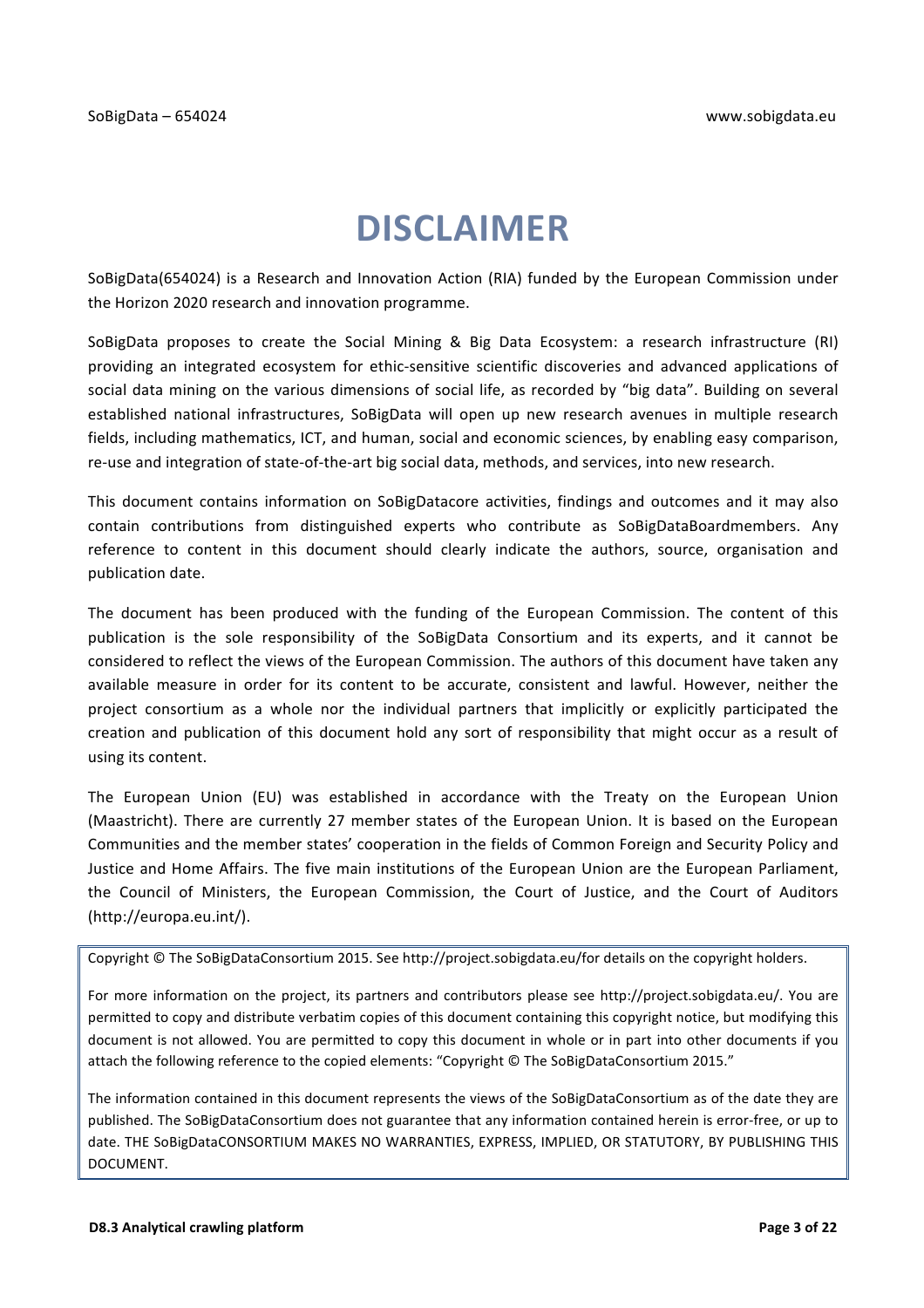## **TABLE OF CONTENT**

| 1<br>1.1<br>1.2<br>1.3 |  |
|------------------------|--|
| $\mathbf{2}$           |  |
| 3                      |  |
| 4                      |  |
| 5                      |  |
| 5.1                    |  |
| 5.1.1<br>5.1.2         |  |
| 6<br>6.1               |  |
| 7                      |  |
| 7.1                    |  |
| 7.2                    |  |
| 7.3                    |  |
| 8                      |  |
|                        |  |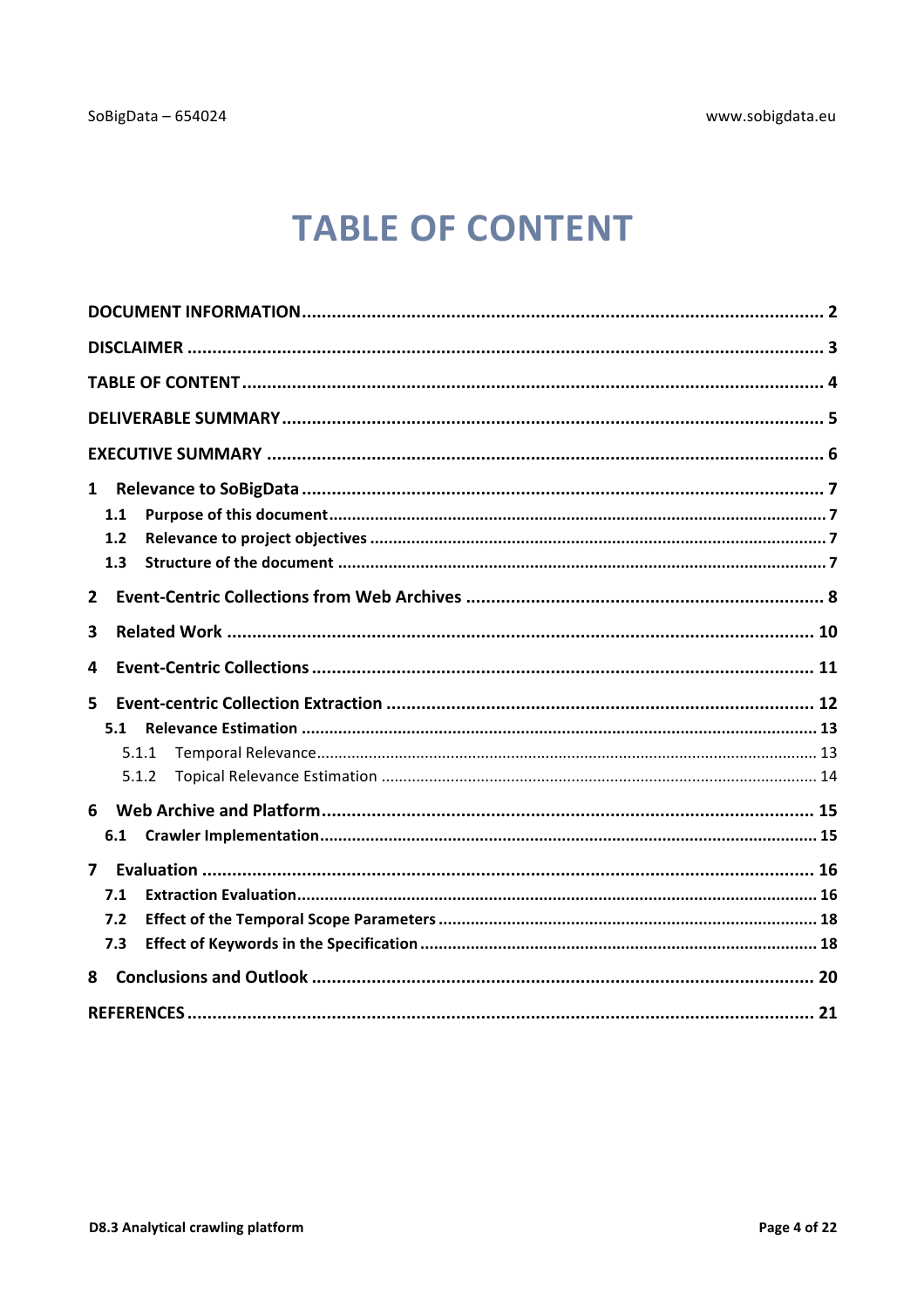## **DELIVERABLE SUMMARY**

This deliverable thoroughly describes the design and development of the analytical crawling platform that have been carried out as part of the task T8.3 "Analytical Crawling".

Web archives are typically very broad in scope and extremely large in scale. This makes data analysis appear daunting, especially for non-computer scientists. These collections constitute an increasingly important source for researchers in the social sciences, the historical sciences and journalists interested in studying past events. However, there are currently no access methods that help users to efficiently access information, in particular about specific events, beyond the retrieval of individual disconnected documents. We describe a novel method to extract event-centric document collections from large scale Web archives. This method relies on a specialized focused extraction algorithm. Our experiments on the German Web archive (covering a time period of 19 years) demonstrate that our method enables the extraction of eventcentric collections for different event types.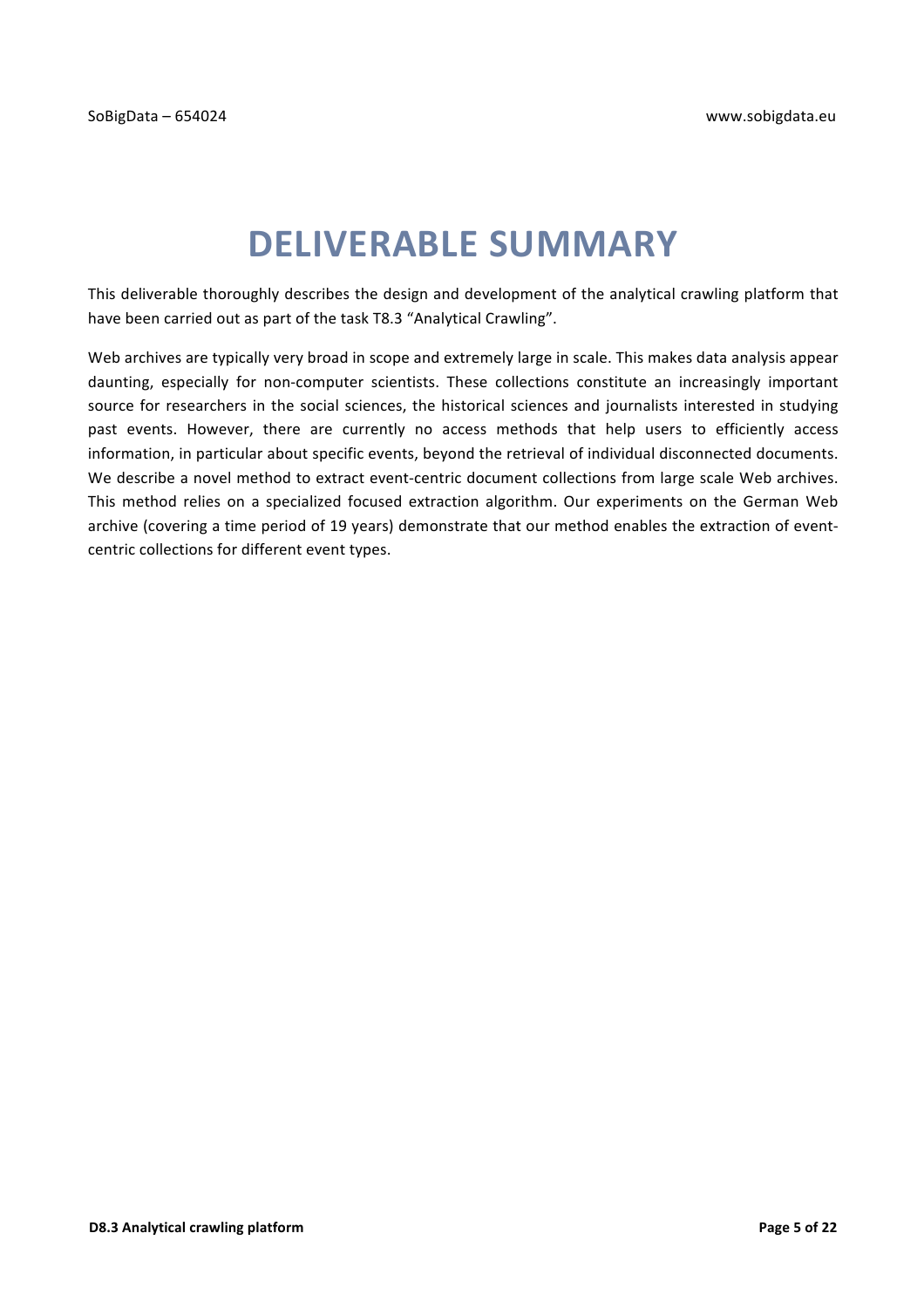## **EXECUTIVE SUMMARY**

Web archives are typically very broad in scope and extremely large in scale. This makes data analysis appear daunting, especially for non-computer scientists. These collections constitute an increasingly important source for researchers in the social sciences, the historical sciences and journalists interested in studying past events. However, there are currently no access methods that help users to efficiently access information, in particular about specific events, beyond the retrieval of individual disconnected documents.

In this report we present a starting point for tackling the novel problem of extracting topically and temporally coherent, interlinked event-centric document collections from large-scale and broad scope Web archives. The key contributions of this work are: (1) a definition of a Collection Specification that describes the temporal and topical scope of the collection to be extracted and gives the user intuitive but powerful options to control the data collection process; and (2) a focused crawling-based extraction method for Web archives to create event-centric collections without requiring any full-text indexes. We evaluate our approach in a local environment using file system crawling. However, our approach can easily be used across Web archives using existing access methods. We make our source code and evaluation data available as part of the SoBigData infrastructure<sup>1</sup>.

<u> 1989 - Jan Samuel Barbara, margaret e</u>

<sup>&</sup>lt;sup>1</sup> http://data.d4science.org/ctlg/ResourceCatalogue/web-archive-collections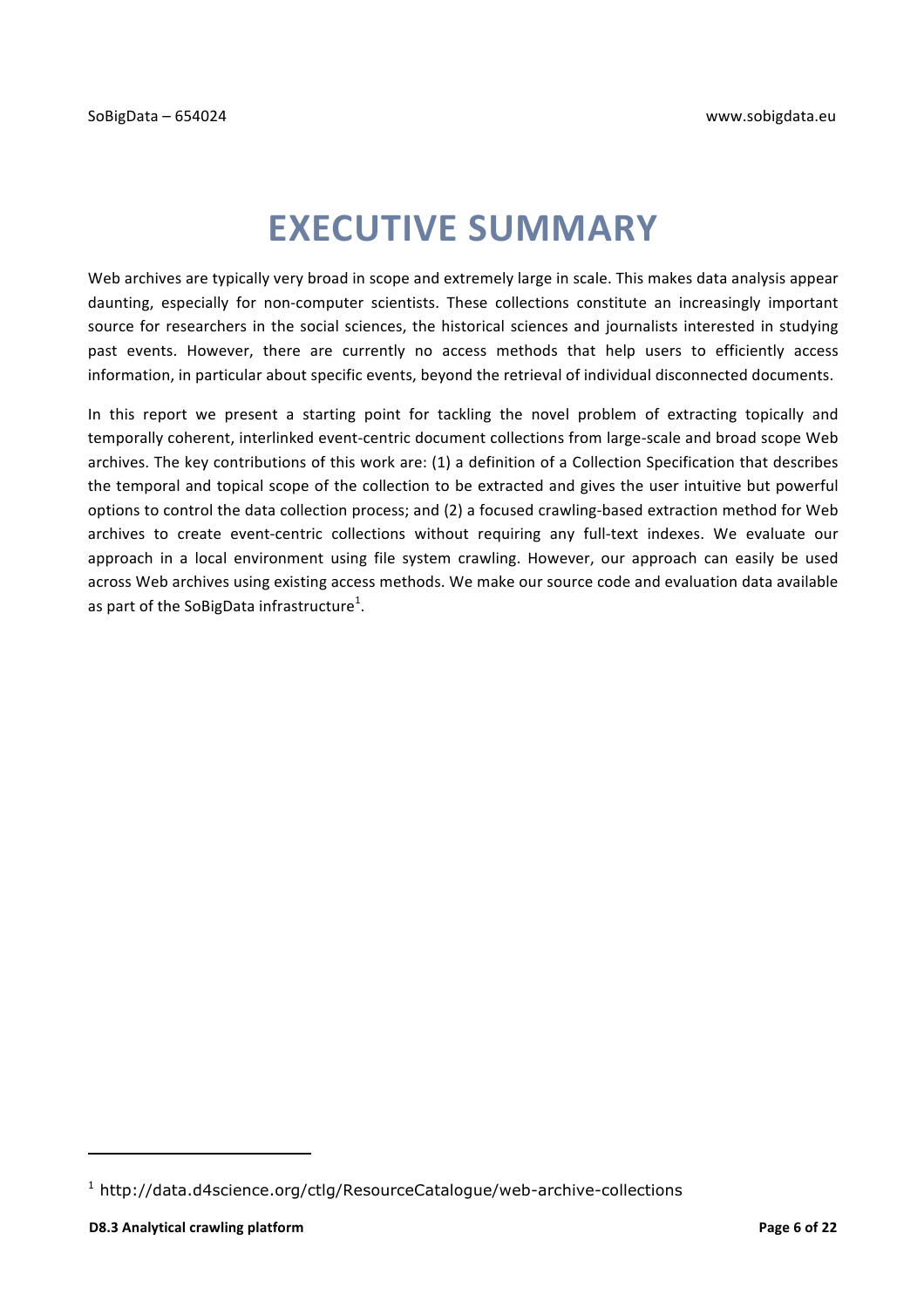### **1 RELEVANCE TO SOBIGDATA**

Among the aims of SoBigData is the capability to provide a set of readily available datasets and methods to scientific communities. Typically, users of the SoBigData eInfrastructure can leverage any of the datasets released within the SoBigData project itself, or upload and share their owns. Another appealing possibility is to provide end-users and stakeholders with a tool that allows them to build and share new datasets. This deliverable specifically focuses on the methods, techniques, and tools used in SoBigData to allow users to build new datasets from existing Web archives such as the one available through the ALEXANDRIA research infrastructure.

#### 1.1 PURPOSE OF THIS DOCUMENT

The purpose of this document is to describe the methods and the techniques used within the SoBigData elfrastructure to enable the creation of new datasets from an existing by the end-users of the platform. The tool that have been developed for this purpose is specifically focused on Web archives. More specifically, this document aims to describe:

- the concept of creating collections based on events or topics from an existing Web archive;
- a tool to automatically extract these collections;
- an evaluation that shows that this method is an effective method for the described purpose.

#### 1.2 RELEVANCE TO PROJECT OBJECTIVES

The focus of SoBigData is the development of a research infrastructure (RI) providing an integrated ecosystem for ethic-sensitive scientific discoveries and advanced applications of social data mining on the various dimensions of social life, as recorded by "big data". As such, providing platform users with the possibility to collect, build, and share new datasets is of the highest importance and can significantly increase the usefulness of the RI and, ultimately, user engagement with the platform.

#### 1.3 STRUCTURE OF THE DOCUMENT

Section 2 describes the idea of using event-centric collections as a research dataset for different applications in the historical and social sciences. **Section 3** collects existing work that influenced the design and the implementation of our method. **Section 4** provides a definition of an event-centric collection and describes the Collection Specification that is used by the end users to describe their requirements. Section 5 describes the method used to extract the collections and relevant implementation details. **Section 6** gives some details on the data used to evaluate the system and the processing environment used to conduct the experiments. **Section 7** describes our evaluation and provides some results. **Section 8** concludes this document.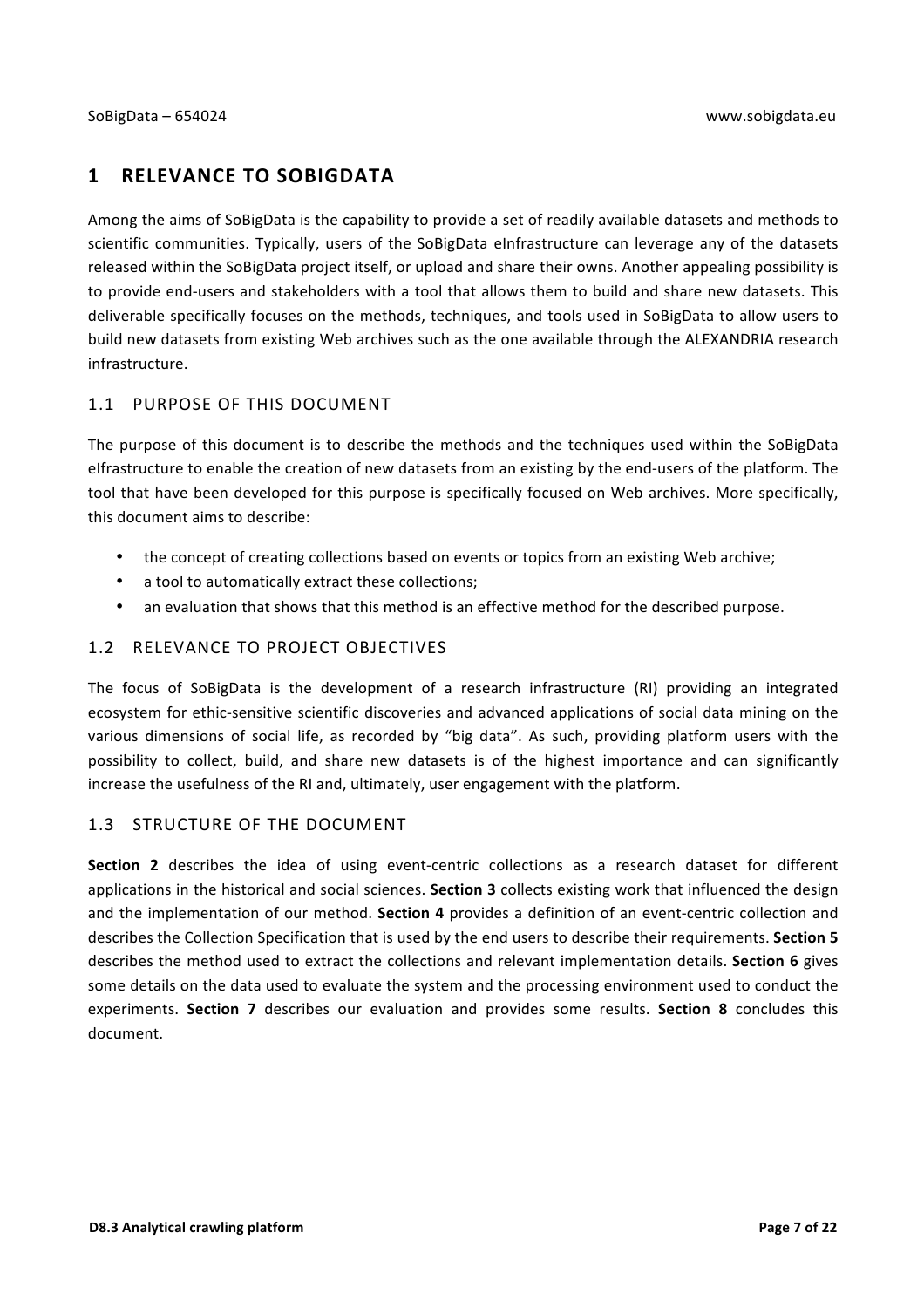## **2 EVENT-CENTRIC COLLECTIONS FROM WEB ARCHIVES**

Web archives created by the Internet Archive<sup>2</sup> (IA), national libraries and other archiving services contain large amounts of information collected for a time period of over twenty years [6]. These archives constitute a valuable source for research in many disciplines, including the digital humanities, the historical sciences and journalism by offering a unique possibility to look into past events and their representation on the Web. They can enable a better understanding of past events and offer a lot of novel research directions for these disciplines.

Most Web archive services aim to capture the entire Web (IA) or national top-level domains (national libraries) and are therefore very broad in their scope. Consequently they are also very diverse regarding the topics they contain and the time intervals they cover. Due to the large size and the broad scope it is difficult for interested researchers to locate relevant information in the archives as search facilities are very limited compared to the live Web.

In previous work [26,14] we have argued that these users are typically interested in studying smaller and more focused event-centric collections of documents contained in a Web archive. Such collections can reflect specific events such as elections, sports tournaments or natural disasters, for example the Fukushimanuclear disaster in 2011, the German federal election in 2009 or the FIFA World Cup 2006, especially in regard to their media coverage and public reactions.

Archive services such as Archive-IT<sup>3</sup> collect documents around specific events. These special collections are however defined and crawled on an individual basis, such that users are restricted to the collections that exist and their selected scope. Other existing access methods to temporal Web collections do not support creating ad-hoc collections, often forcing users to create their own corpora manually. Currently, access to large-scale Web archives is limited to browsing of individual Web pages through browser-based tools such as the Wayback machine<sup>4</sup>, or initial support for keyword-based access<sup>5</sup>. However, these access methods are not sufficient for several reasons. First, the Wayback machine requires the user to already know the URL of the document. Second, full-text indexing of large-scale archived collections incurs high processing and storage costs. Third, such indexes only allow retrieval of individual disconnected documents. Instead, automatic methods are needed that can extract collections of documents related to a particular event of user interest. These collections need to preserve the original link structure to achieve a high degree of authenticity and enable the application of analytical methods on the relevant parts of the Web archive [14].

In this report we present a starting point for tackling the novel problem of extracting topically and temporally coherent, interlinked event-centric document collections from large-scale and broad scope Web archives. The key contributions of this report are: (1) a definition of a Collection Specification that describes the temporal and topical scope of the collection to be extracted and gives the user intuitive but powerful options to control the data collection process; and (2) a focused crawling-based extraction method for Web

<u> 1989 - Jan Samuel Barbara, margaret e</u>

<sup>2</sup> http://www.archive.org/

<sup>3</sup> https://archive-it.org/

<sup>4</sup> http://netpreserve.org/openwayback

<sup>5</sup> https://blog.archive.org/2016/10/24/beta-wayback-machine-now-with-site-search/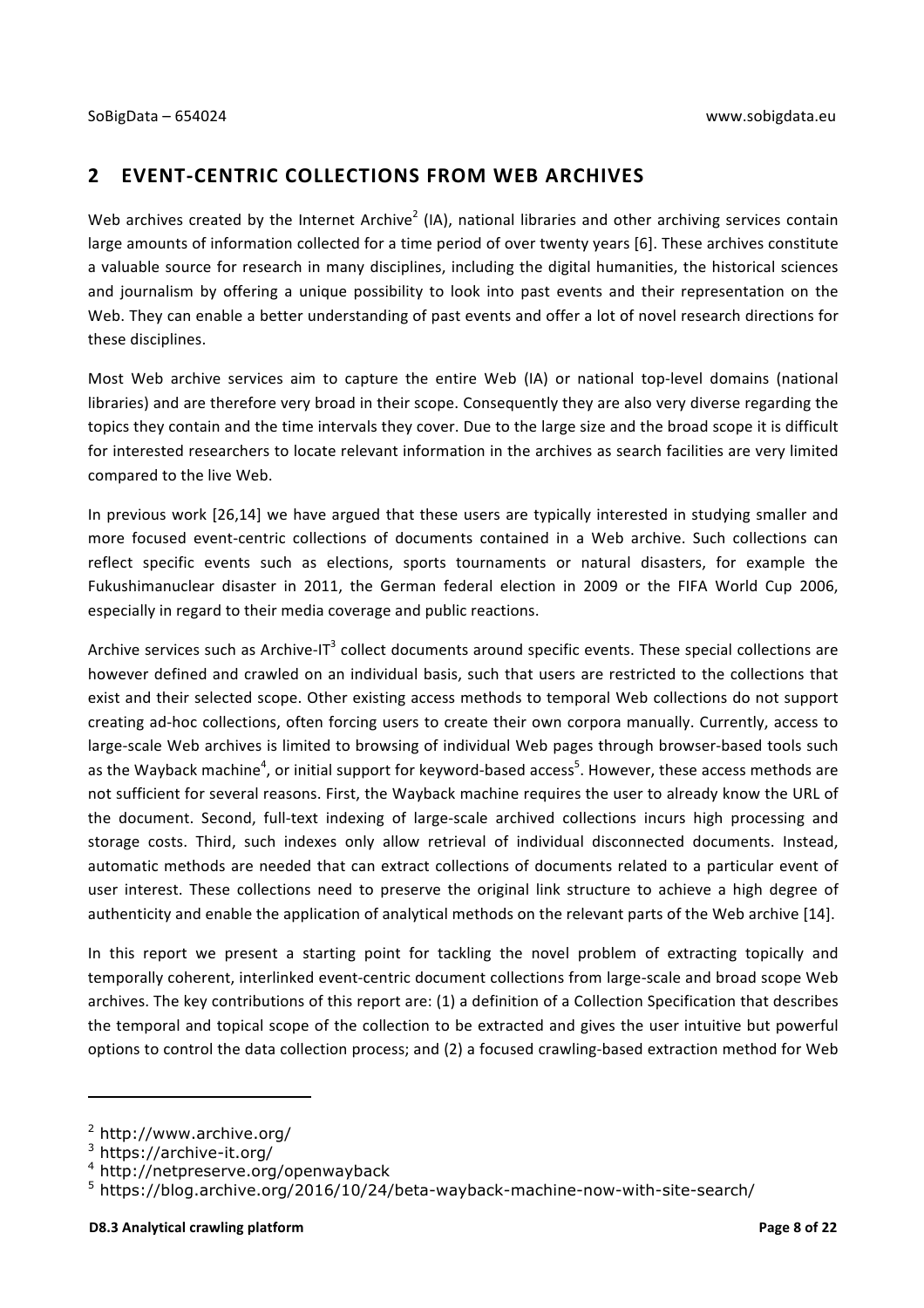archives to create event-centric collections without requiring any full-text indexes. We evaluate our approach in a local environment using file system crawling. However, our approach can easily be used across Web archives using existing access methods. We make our source code and evaluation data available as part of the SoBigData infrastructure<sup>6</sup>.

<u> 1989 - Jan Samuel Barbara, margaret e</u>

<sup>6</sup> http://data.d4science.org/ctlg/ResourceCatalogue/web-archive-collections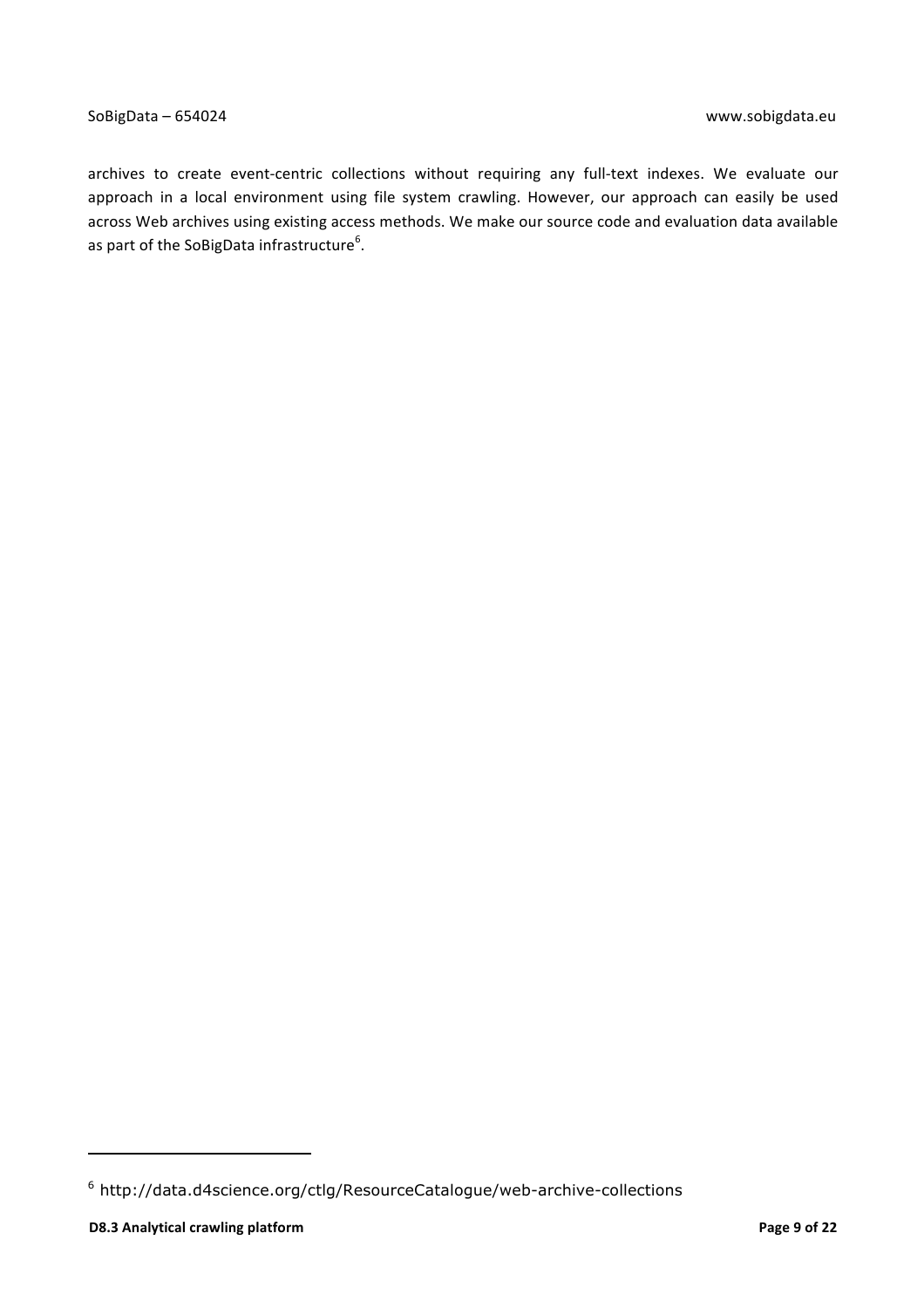### **3 RELATED WORK**

Our method is related to crawling methods for creating Web Archives (e.g. [17,24]), as well as to methods for temporal information retrieval [5].

The collection of Web documents from the live Web for retrieval and archiving purposes is usually performed using Web crawlers. Crawling methods that aim to create broad scope collections for search and archiving purposes intend to capture as much of the Web as possible. An example of a web-scale archiving crawler currently used by the Internet Archive is Heritrix [20].

In contrast, *focused crawling* [4] aims to only collect pages that are related to a specific topic. Focused crawlers [1,22] learn a model of the topic and follow links only if they are expected to match that topic, e.g. based on the page containing the link. This follows the obervation that relevant documents will preferentially link to other relevant documents ("topical locality" [1]). Extensions of this model use ontologies to incorporate semantic knowledge into the matching process [10,9], 'tunnel' between disjoint page clusters [3,25] or learn navigation structures necessary to find relevant pages [7,17].

In time-aware focused crawling [24] the document or event time is used as the primary focusing criterion. In event-based crawling [11] events are described using an event model that incorporates event location and date. Here Web page relevance is computed as a weighted average of content, location and date similarity. As location extraction increases the overall complexity of the process, we focus on the content and time-based features.

Freshness as a specific aspect of temporal relevance has been addressed in the context of joint crawling of the Web and Social media sites [12] where URLs present in Social media posts are used as entry points to recently published content on the Web.

In summary, most existing approaches to focused Web crawling consider the topical and temporal relevance in isolation and do not address the problem of jointly finding temporally and topically relevant content. Furthermore, whereas existing approaches operate on the live Web, we are the first to apply focused crawling techniques to existing Web archives.

The notion of temporal relevance has also been explored in the area of temporal information retrieval. Existing ranking methods have been extended to rank documents based on their creation time [5] or to diversify search results over relevant time periods [2]. Contemporary search engines also rank documents based on their freshness (estimated based on their crawling history) [8].

Similarly, time information has been combined with the hypertext link graph to detect the most relevant documents for a given query [21]. These approaches depend on full-text or graph indexes and therefore have a high up-front computational and index storage cost. Moreover, these approaches only allow retrieval of individual disconnected documents and do not preserve the link structure. In contrast, our method allows on demand extraction of interlinked event-centric collections without requiring any additional indexes on the archive.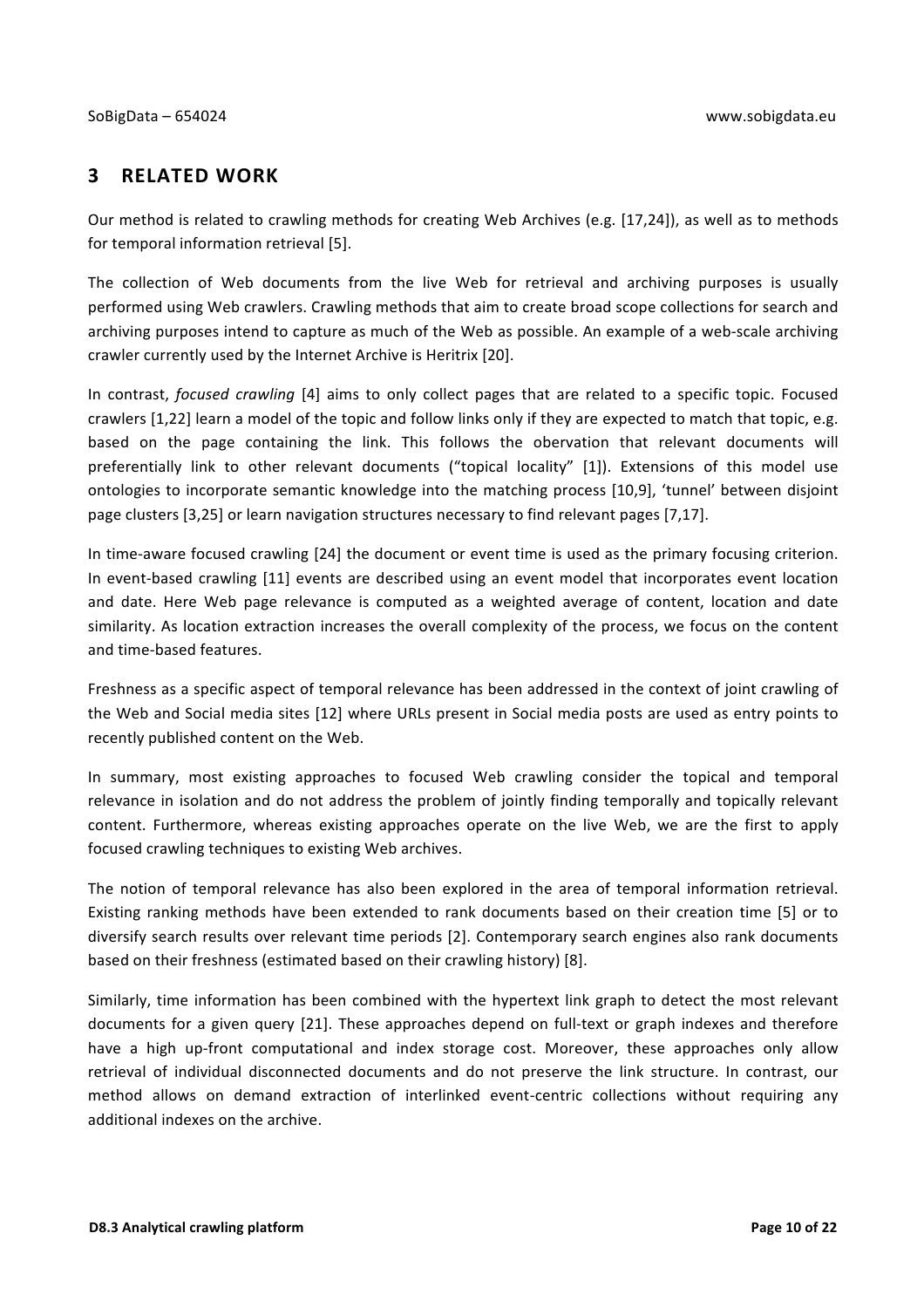### **4 EVENT-CENTRIC COLLECTIONS**

Events are typically characterized through a certain date or a time interval such as the date of an accident or the duration of a tournament. Here the event time interval is clearly defined. Nevertheless, event-related documents also appear outside of this time interval. For planned and in particular regularly recurring events such as sports competitions or elections, relevant documents often appear in advance of the actual begin of the event during the event lead time, and are still published after the event completion during the cooldown time. For unexpected non-recurring events such as natural disasters, event-related documents are published from the start of the event onward, i.e. there is no lead time and the relevant documents appear during the cool-down time of the event. The duration of the lead time as well as the duration of the cooldown time depend on the specific event (see Table ).

#### **Table 1 Examples of temporal event characteristics**

| Event              | <b>Type</b>   | <b>Duration</b> | Lead time | Cool-down time |
|--------------------|---------------|-----------------|-----------|----------------|
| Olympic games      | Recurring     | 2 weeks         | weeks     | days           |
| Federal election   | Recurring     | 1 day           | months    | weeks          |
| Fukushima accident | non-recurring | 1 week          |           | months         |
| Snowden leaks      | non-recurring | 1 dav           |           | vears          |

Given an event of user interest and a large-scale broad-scope Web archive, our goal is to generate an interlinked collection of documents relevant to this event. The scope of the target collection is defined in the Collection Specification:

**Definition 1** (Collection Specification). The Collection Specification defines the topical and the temporal scope of an event-centric collection using:

◦ Topical Scope:

- one or more topical reference documents (e.g. from the Web);
- zero or more representative keywords.
- ◦ Temporal Scope:
	- time span of the event (including the start and end dates)  $T_e = [t_{se}, t_{ee}]$ ;
	- time duration of the lead time  $(T_1)$  and the cool-down time  $(T_r)$ .

The Collection Specification may be extended to include additional scopes, for example domain black and white lists as used by existing crawlers.

Given the Collection Specification, our goal is to create a collection containing the Web documents temporally and topically relevant to this specification. In the following we propose a focused extraction method that prioritizes URLs during the crawling process according to the Collection Specification and generates interlinked event-centric collections.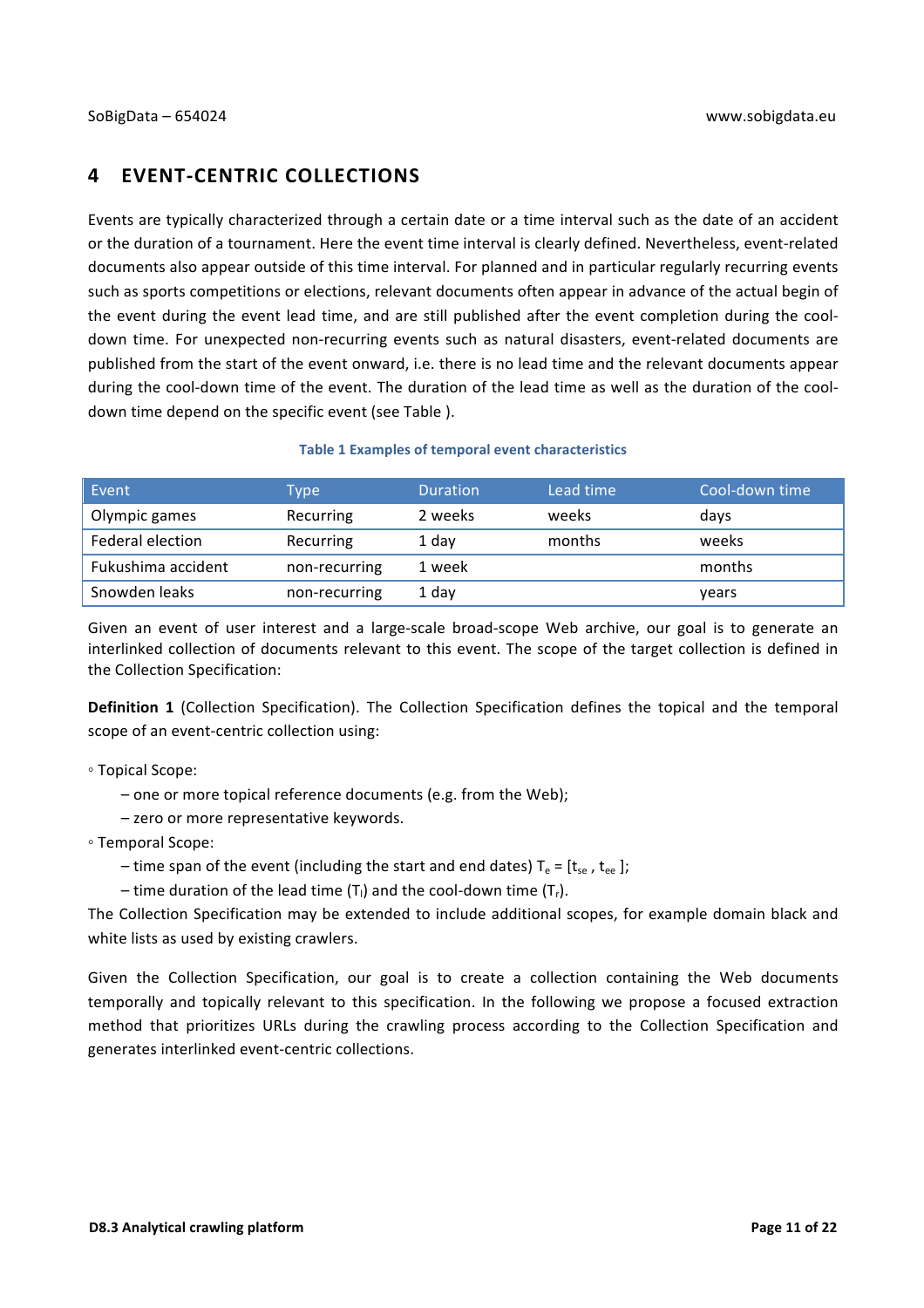### **5 EVENT-CENTRIC COLLECTION EXTRACTION**

Our goal is to efficiently extract an event-centric interlinked collection of a manageable size from a large scale Web archive. A naïve approach is to iterate through all documents and check their relevance with respect to the Collection Specification using an automatic method. However, this is computationally expensive and does not scale to Web archives spanning tens or hundreds of terabytes. While a full-text index could reduce the iteration cost, it requires high up-front computational and index storage resources and extensive post-filtering of the many near-identical document versions contained in the Web archive [16].

Furthermore, such an index can only be used to retrieve individual documents, where we want to extract interlinked document collections. We propose an alternative approach that uses the hypertext characteristics of the archived documents by adapting focused Web crawling. A Web crawler collects documents by recursively following the links from a Web document to other documents, starting from an initial set of seed URLs. A focused Web crawler improves the relevance of the resulting collection by following only links to the documents predicted to be relevant. We therefore extend the Collection Specification to include the seed URLs required for the crawling process:

**Definition 2** (Crawl-based Collection Specification). A Crawl-based Collection Specification contains a Collection Specification (Definition 1) and a non-empty set of URLs, which are contained in the archive and refer to relevant documents.

The Crawl-based Collection Specification is created by the user. Semi-automatic approaches include the use

```
Algorithm 1 Event-centric Collection Extraction
Input: Collection Specification CS, targetSize
Output: Document collection c, excluded URLs missing
q \leftarrow priorityQueue(seedUrls(CS)); c \leftarrow \{\}; missing \leftarrow \{\}while not isEmpty(q) and |c| \lt targetSize do
  url \leftarrow pop(q)v \leftarrow resolveSnapshots(url, CS) {Find all snapshots of url in c}
  if v = \emptyset then
     missing \leftarrow missing ∪ {url}
  else
     v i \leftarrow selectSnapshot(CS, v)
     c ← c ∪ {v i }
     out	←	extractOutlinks(v	i	)	−	seenUrls	
        {seenU rls = c \cup missing}insert(q, out, relevance(v i)){Insert outlinks into queue according to relevance}
  end	if
end	while
```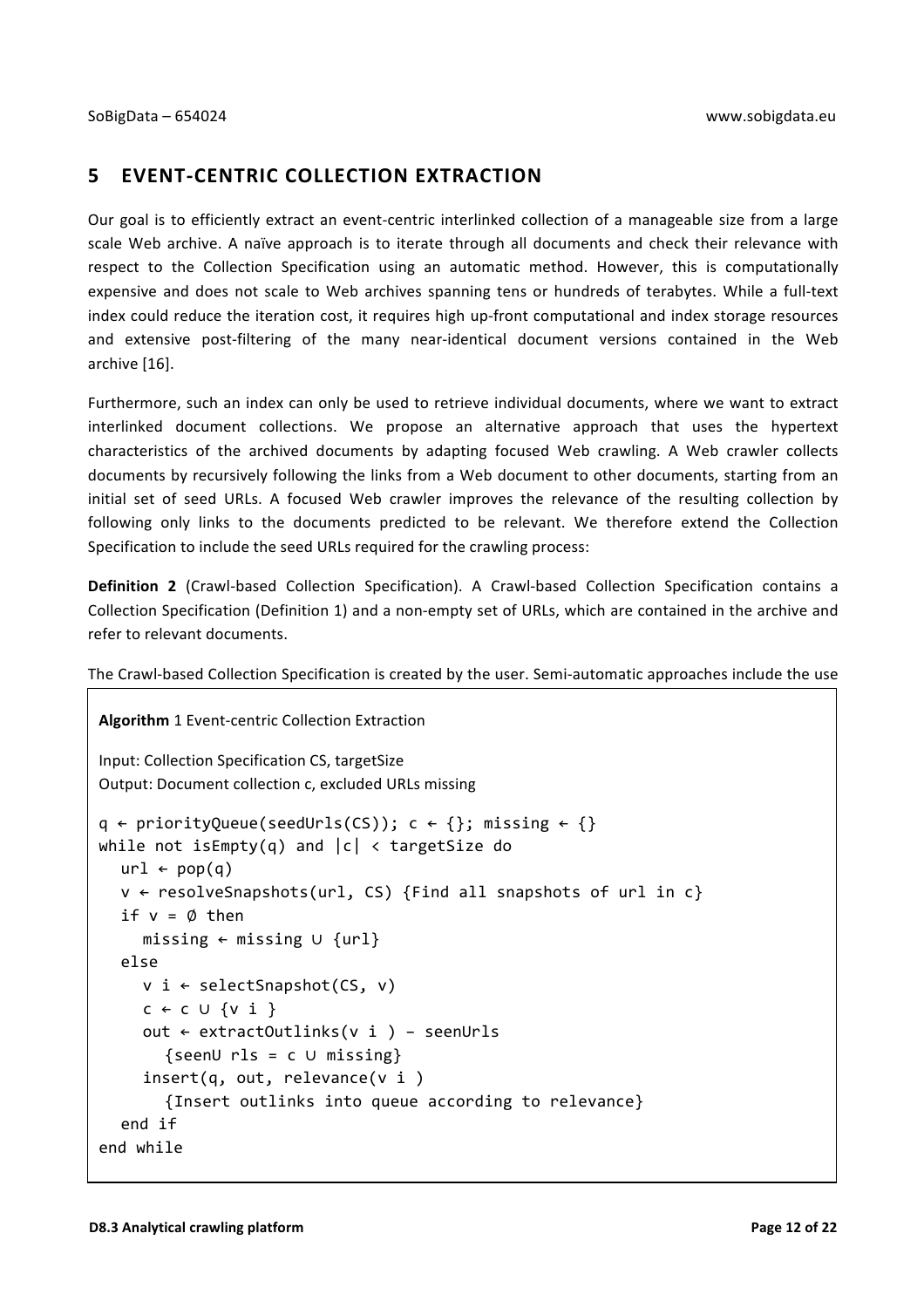of Web search engines to select seed URLs [13].

We adapt the focused crawling algorithm as shown in Algorithm 1 by including steps to resolve snapshots and select the best among them. URLs extracted from collected documents are prioritized in the crawler queue during the focused crawl using the relevance function defined in Section 5.1.

#### 5.1 RELEVANCE ESTIMATION

We need to prioritize the URLs during the focused crawl to effectively extract event-centric collections based on a relevance function. We use a linear combination of the temporal and topical relevance (TTR) to estimate the relevance of a Web document *d* with respect to the Collection Specification *CS*:

$$
TTR(d, CS) = \alpha \times TopicR(d, CS) + (1 - \alpha) \times TempR(d, CS),
$$

where *TempR* and *TopicR* are the temporal and topical relevance of *d* to *CS*, and  $\alpha \in [0, 1]$  is the parameter to trade off between the topical and temporal relevance.  $\alpha = 1$  results in a standard topically focused crawler, whereas values closer to  $0$  increase the weight of the temporal dimension. In our setting we consider *TempR* and T opicR to be equally important, therefore we use  $\alpha = 0.5$ , but we will in future work investigate the influence of this parameter in detail.

#### 5.1.1 TEMPORAL RELEVANCE

As described in Section 4, event-related documents are published not only during the event time interval, but also before and after. Consequently, we need to estimate the relevance of a document based on the Collection Specification and a time point associated with the Web document (e.g. the creation, last modification or capture date). We define this Temporal Relevance Function as follows:

**Definition 3** (Temporal Relevance Function). Given a time point t<sub>d</sub> associated with the Web document *d* and the event time interval  $T_e$  =  $[t^s_e, t^e_e]$ , the function  $f(t_d, t_e) \to [0, 1]$  is a temporal relevance function iff

- (a)  $f(t_d, t_e) = 1 \Rightarrow t_d \in t_e$  and
- (b) *f* is monotonically non-decreasing in (-∞,  $t^s$ <sub>e</sub>) and monotonically non-increasing in ( $t^e$ <sub>e</sub>, +∞).

We assume that in general the relevance of documents decreases rapidly as the distance to the event increases and therefore define a temporal relevance function based on the exponential decay function (similar to  $[18]$ ):

$$
TempR(t_d, t_e) = \begin{cases} 1, & \text{if } t_e^s \le t_d \le t_d^e \\ e^{-\Delta t/\gamma_l}, & \text{if } t_d < t_e^s \\ e^{-\Delta t/\gamma_r}, & \text{if } t_d > t_e^e \end{cases}
$$

where  $\Delta t$  is the time difference between the document time point  $t_d$  and the nearest end of the reference time interval *T<sub>e</sub>*, and *γ<sub>l</sub>* and *γ<sub>r</sub>* are time decay factors. The time decay factors determine how fast the value of this function decreases by giving the  $\Delta t$  at which the relevance has dropped to 0.5. We use the expected duration of the lead and the cool-down time as the time decay factors *γ<sub>l</sub>* and *γ<sub>r</sub>*. For events with no lead time (e.g. accidents) we set  $y_i = 0$ .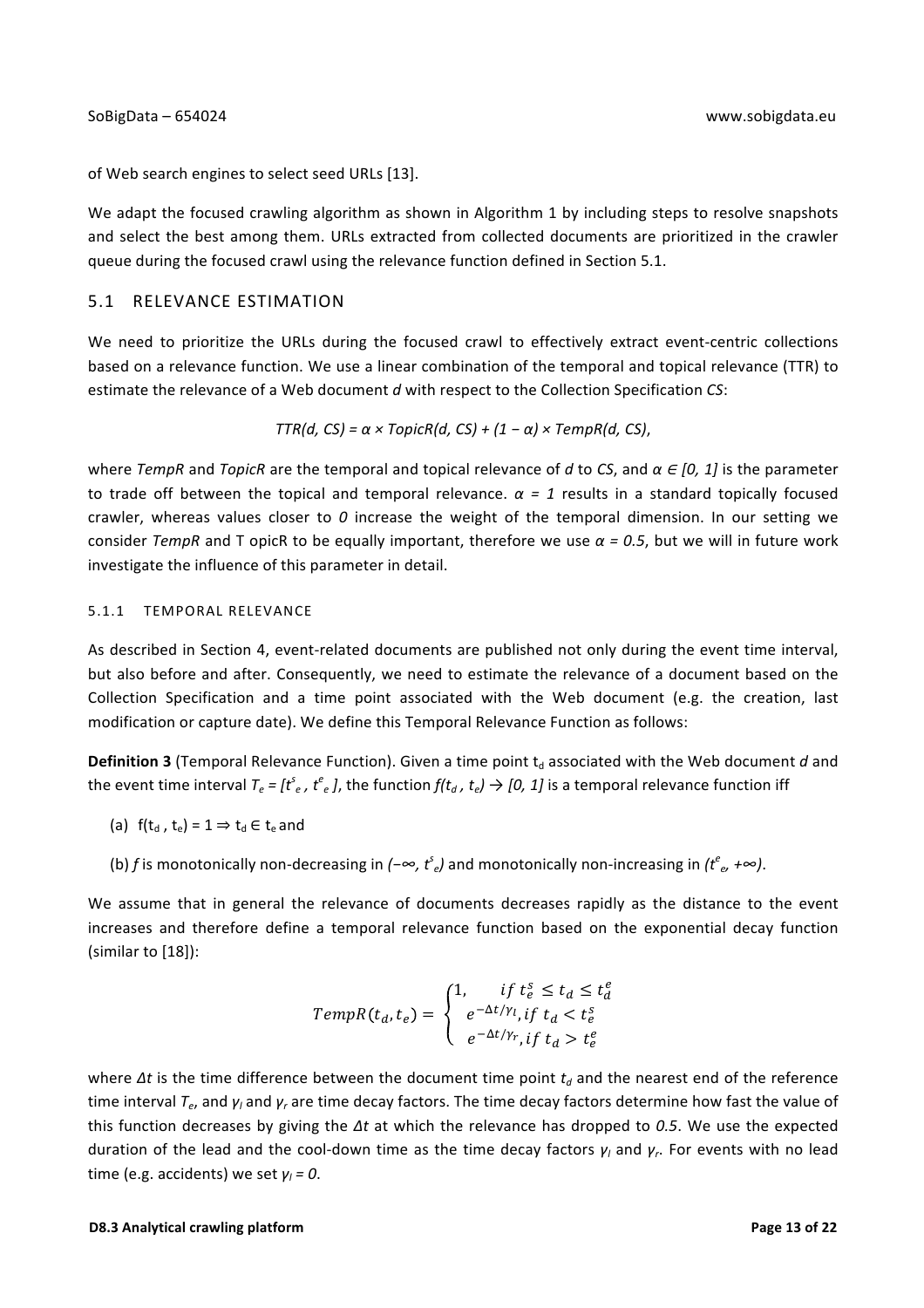The document time point can be estimated using the date discussed in the document. This would give the most accurate relevance value, especially for documents that describe the event after some time has passed (e.g. at the one year anniversary), but is computationally expensive and highly heuristic. Therefore we extract the document publication time, which is often explicitly contained in the document metadata or content. If no publication time is available, we use the crawl time as a fallback.

#### 5.1.2 TOPICAL RELEVANCE ESTIMATION

The topical relevance of Web documents with respect to the Collection Specification is estimated by computing the similarity of the textual content of Web documents to the topical scope of the Collection Specification (similar to [23]).

The topical scope is specified primarily through a set of reference documents that describe the event (e.g. as Wikipedia pages or newspaper articles). When these documents have an ambiguous topic or the scope should be narrowed down further, keywords can be provided to clarify the topical intent. Together this allows an intuitive yet powerful topical specification.

We represent the topical scope as a term vector, called the reference vector, to enable automatic relevance estimation with respect to the topic. To construct the reference vector we tokenize and stem the text of the reference documents and remove stop words using the language-specific analyzers of Apache Lucene<sup>7</sup>. As previous work has shown bigrams to be effective for crawl focusing [19], we use term unigrams and bigrams. Each term is weighted using its frequency (TF) and its inverse document frequency (IDF). IDF scores are based on the frequencies of the last 25 years of the Google Books NGram datasets<sup>8</sup>.

The weights of terms explicitly given as Collection Specification keywords are boosted. This helps to shift the reference vector towards the expected interpretation. To perform boosting, we check the overlap of each term with the user-defined keywords, as terms (in the case of bigrams) can contain multiple tokens. Based on whether there is a full or partial overlap, we assign a term weight  $tw_t$  to the term  $t$  in the document vector. In our evaluation, we experimentally set the values for full, partial and no overlap to 2, 1.5 and 1, respectively.

Finally, the topical relevance of a document is the cosine similarity between the reference vector and a document vector computed using the same method.

 

<sup>7</sup> http://lucene.apache.org/core/

<sup>8</sup> Code available at: http://data.d4science.org/ctlg/ResourceCatalogue/dictionary\_creator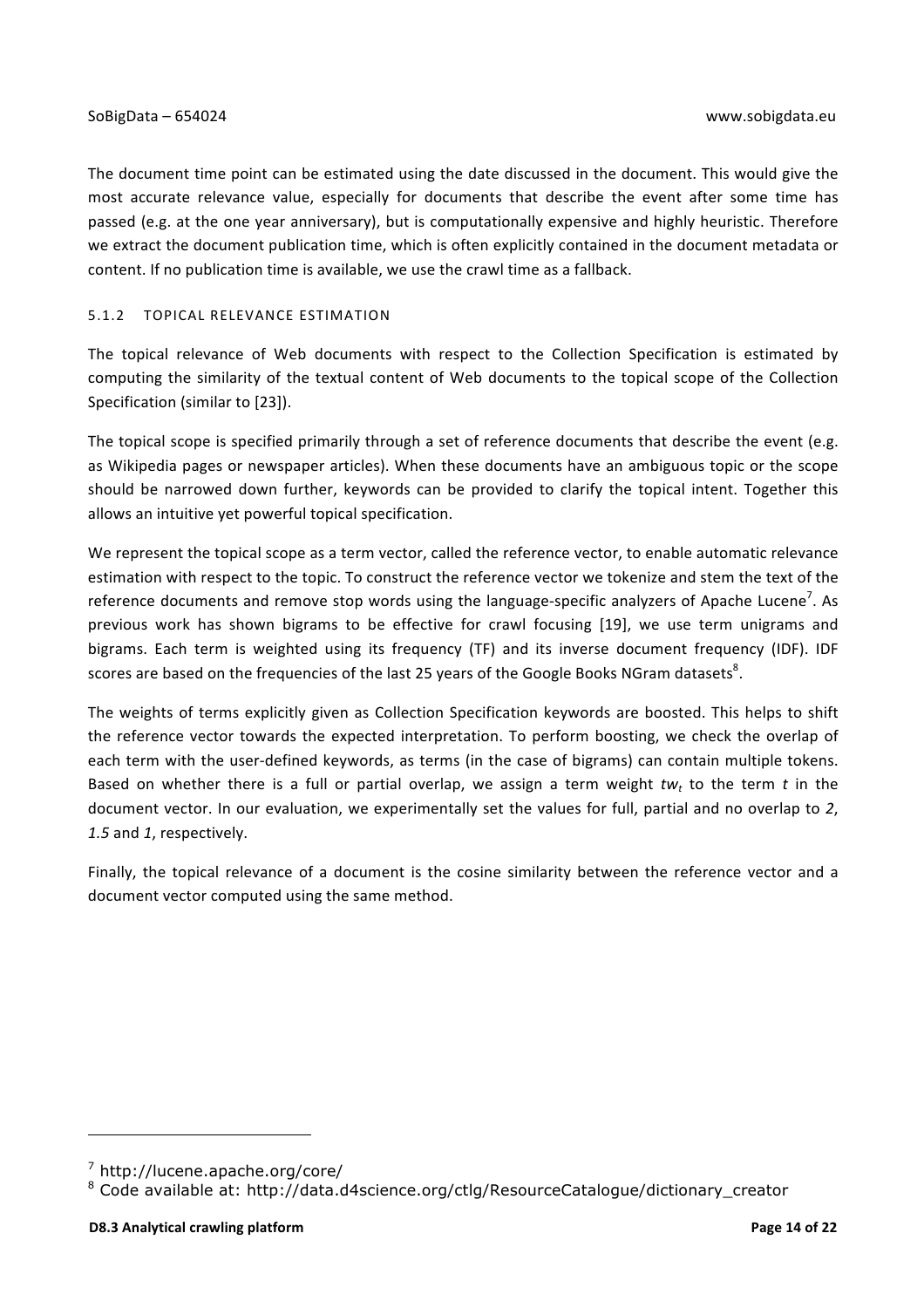### **6 WEB ARCHIVE AND PLATFORM**

Our Web Archive contains all Web pages from the .de top-level domain as captured by the Internet Archive until 2013. In this paper we only consider HTML documents with a HTTP status code of 200. This archive has a size of about 30 TB and contains 4.05 billion captures of 1 billion URLs, covering a time period from December 1994 to September 2013.

We manually defined 28 events to be extracted from the Web archive, focusing on events that are likely to be represented in the archive: The selected events fall within the time period of the archive and have a strong connection to Germany, either because the event happened in Germany or was in the focus of public attention. We balanced singular events like the Fukushima nuclear accident and recurring events like federal elections. To create the Collection Specification for each event we selected one or more pages from the German Wikipedia that provide the topical scope of the event. We also defined a start and end date, as well as an estimate for the duration of the event lead and cool-down time. The outgoing links of the Wikipedia pages were extracted and used as seed URLs.

All experiments were conducted on a Hadoop cluster. This cluster has 25 worker and 2 master nodes with in total 296 CPU cores. The worker nodes provide in total 1.37 TB of RAM and 1 PB of hard disk capacity. All data is stored in the standard ARC/WARC formats and available to all worker nodes.

#### 6.1 CRAWLER IMPLEMENTATION

As mentioned in Section 4, the architecture of the archive crawler can be simpler than that of a standard Web crawler because it can access the data of the Web archive locally. As our data is stored as WARC files in a Hadoop filesystem, we implemented the crawler as a multi-thread process running on Hadoop YARN.

WARC files are unordered collections of documents, therefore a lookup table is necessary to find the location of the document snapshots for a given URL. By using Apache HBase for this table we can look up URLs in 1-5 milliseconds. While typically CDX files are used as a lookup method for WARC files, our preliminary experiments showed that this method is considerably faster.

The crawler queue is stored in a file-based queue based on the Mercator architecture [15], which offers prioritisation of URLs and is fast enough for our purposes. Each retrieved document is analysed according to the relevance function described in Section 5.1. The URLs of all outgoing links of that document are inserted into the crawler queue according to the calculated relevance score.

As the Web archive covers a long time period, many documents have been crawled multiple times. To choose among the available versions, we observe that later versions typically have the same content but may have changes in e.g. navigation menus and thus do not represent the document in its original form. Therefore we use the following heuristic: If multiple versions are available that were crawled during the event timespan, we pick the earliest. Otherwise, we use the version that was crawled closest to the event timespan. Future work will investigate further methods to select the most relevant version(s).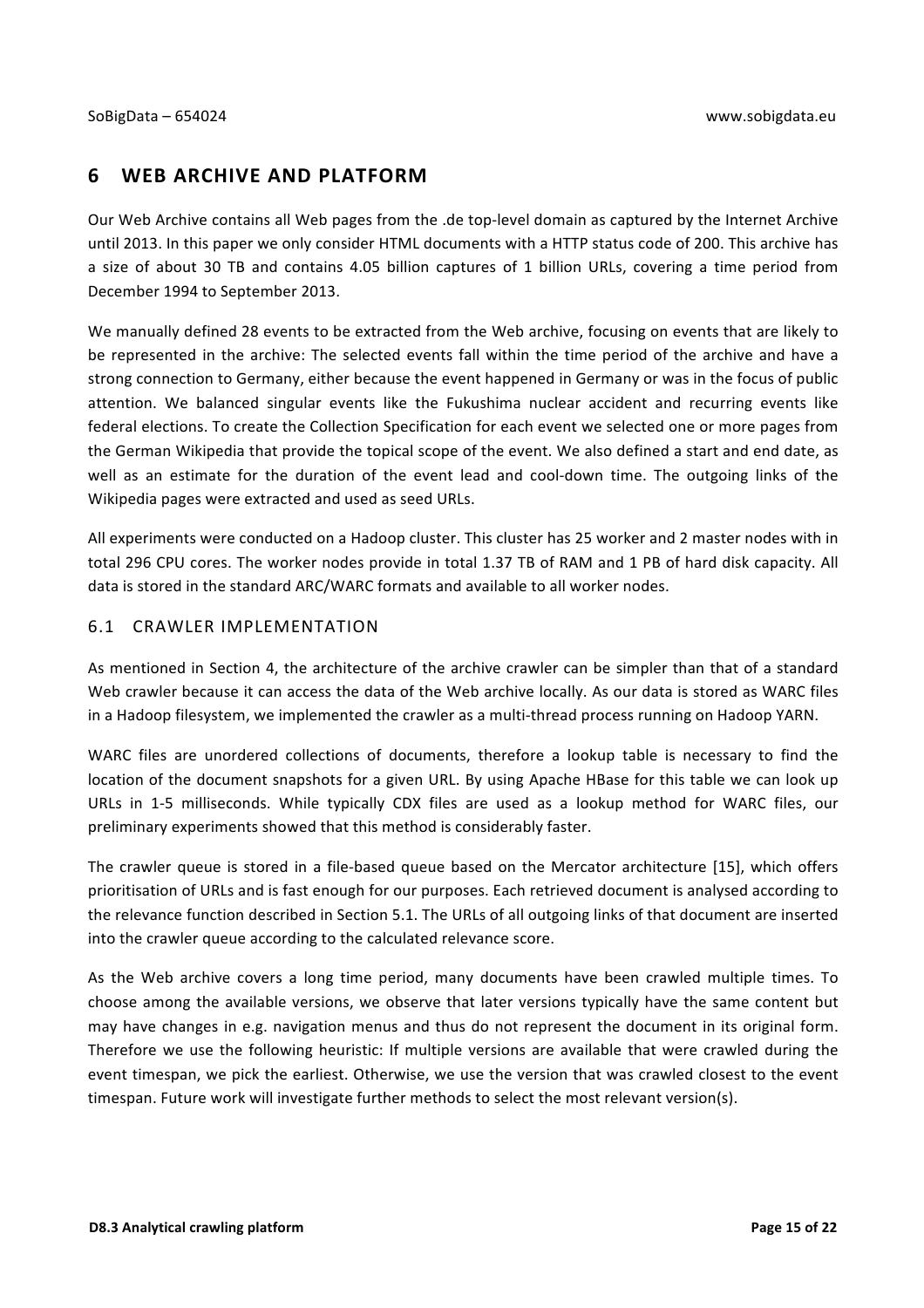## **7 EVALUATION**

The goal of the evaluation is to assess the precision of the proposed extraction method in light of different event types and to better understand the influence of this method on the quality of the resulting eventcentric collections. We compare our combined relevance function with two baselines that use state-of-theart relevance functions, each taking only one relevance dimension into account, topical (C-F, cf. [23]) or temporal (T-F, cf. [24]). We also use an unfocused crawl that does not use any relevance estimates as an additional baseline.

#### 7.1 **EXTRACTION EVALUATION**

Our focused crawling approach allows us to adjust the effort invested into the extraction by changing the number of documents processed. By increasing this number to the size of the archive we could clearly guarantee that this method finds all the relevant documents, as long as they are reachable through links. However, the proposed approach should be able to extract most of the relevant documents early on, so that the extraction can be stopped when not sufficiently many relevant documents are discovered anymore or when the user is satisfied with the collection. We therefore look at the accumulated relevance (i.e. the sum of the relevance values of the extracted documents) of the collected results as a function of crawl runtime. Additionally, we look at the number of documents that the crawler attempts to capture but are missing from the archive.

The relevance of the extracted documents is computed with the C-F relevance function. This is possible because we estimate the relevance of a document during the crawl using the content of a linking document and evaluate using the content of the actual document. A small annotation experiment showed that this relevance measure correlates with the actual relevance.

| <b>Topic</b>                          | $CT-F$  | <b>Unfocused</b> | <b>Ratio</b> |
|---------------------------------------|---------|------------------|--------------|
| Costa Concordia grounding             | 239,628 | 142,851          | 1.67         |
| German federal election 2009          | 283,311 | 161,934          | 1.74         |
| Iraq War                              | 1,862   | 2,192            | 0.84         |
| Pope Election 2013                    | 2,057   | 1,624            | 1.26         |
| Stuttgart 21 protests                 | 2,070   | 1,513            | 1.36         |
| <b>Resignation of President Wulff</b> | 213,039 | 149,706          | 1.42         |

#### **Table 2 URLs considered for each event crawl for different relevance strategies.**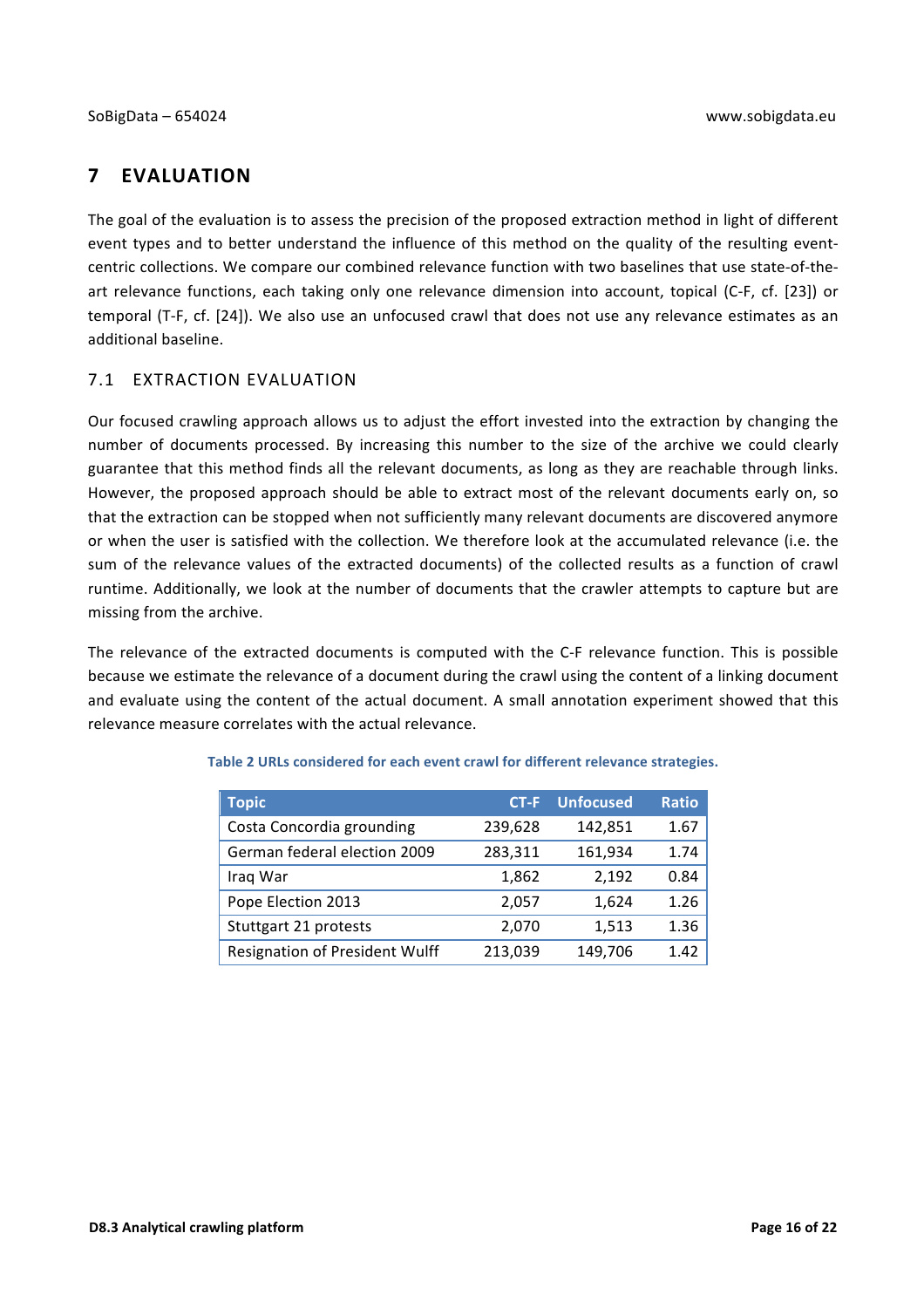

#### Costa Concordia grounding

#### German federal election 2009

**Figure 1 Accumulated relevance of different event collections.** 

For each of the 28 events we started a crawl using each of the configurations described above. Each crawl ran until it had retrieved 100,000 documents or until the crawler queue was empty. Figure 1 shows the accumulated relevance of document collections for selected events in relation to the number of documents crawled. This function should ideally start with a strong incline, meaning that the crawler fetches many relevant documents early on, flattening into a plateau when no relevant documents are available anymore. We see that for all topics the C-F and CT-F functions outperform the T-F function and the unfocused baseline both in terms of average relevance of documents retrieved at any given point and total relevance. The C-F function often performs slightly better than the CT-F function, although closer analysis shows that the differences between both functions often result from discovering some highly relevant hosts earlier.

The relevance focused strategies manage to uncover more potentially relevant URLs even if they are not contained in the locally available Web archive. This is shown by the number of URLs that each focusing method considers (seeTable 2), where we see an increase in discovered URLs for these methods. Based on this result, the development of methods for cross-archive collection extraction is an interesting direction for future research.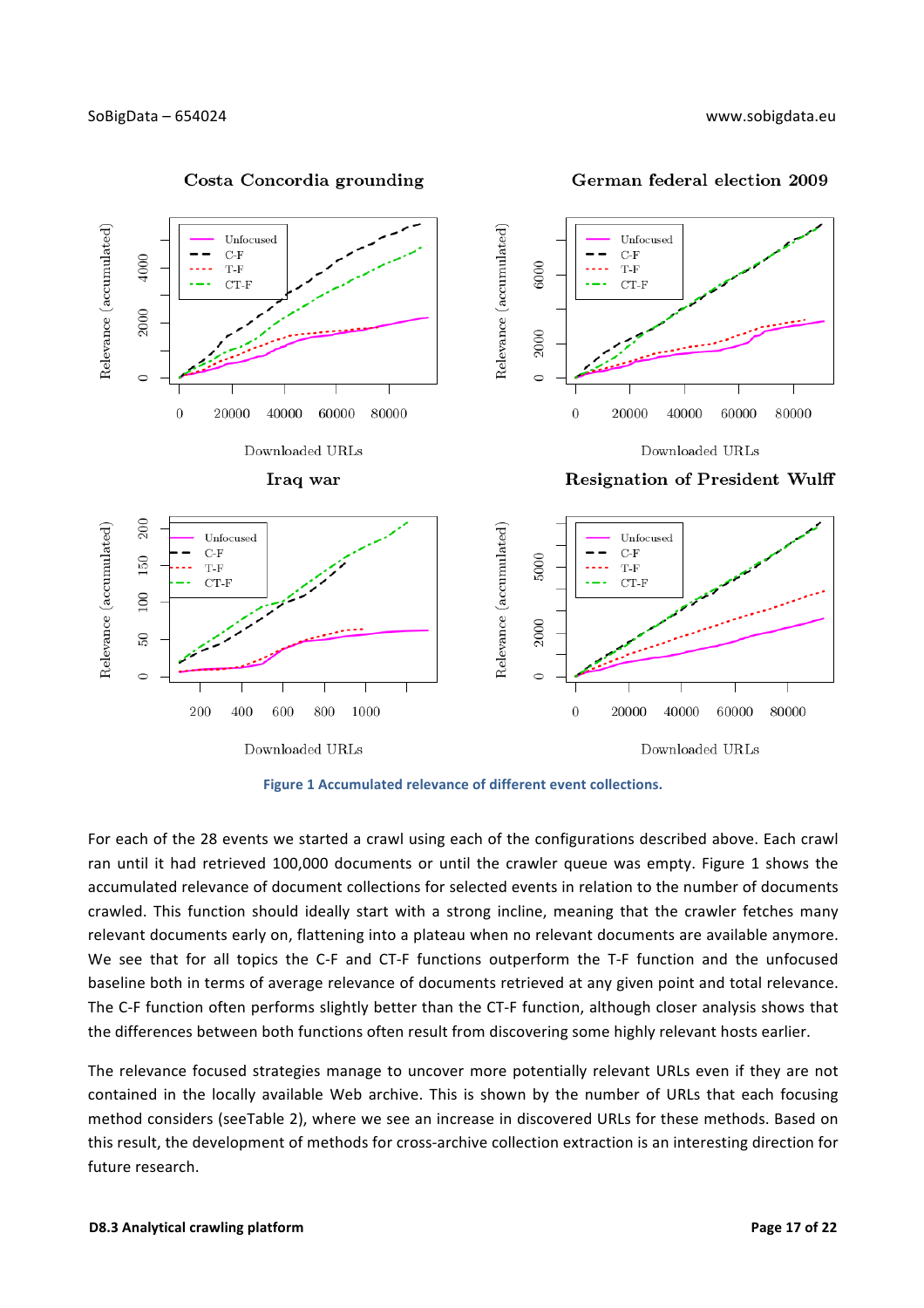#### 7.2 EFFECT OF THE TEMPORAL SCOPE PARAMETERS

In the Collection Specification we require that the user specifies lead and cooldown times for the event (cf. Section 5.1.1) to adapt the temporal relevance function to different event types. We crawled each event using a exponential decay function with a fixed decay and compared it to the crawl using the specified lead and cool-down times. Table 3 (left columns) shows the relevance improvement of the time-sensitive relevance functions over the corresponding baseline. We see that the event-specific parameters cause an improvement for most of the events. On average this improvement is moderate, but statistically significant.

#### 7.3 EFFECT OF KEYWORDS IN THE SPECIFICATION

We use the keywords in the Collection Specification to clarify the topical intent (cf. Section 5.1.2). To measure the impact, we crawled using the same reference documents with and without keywords to describe the topical scope. Table 3 (right columns) shows the relevance improvement of the T-F and CT-F relevance functions compared to the corresponding baseline. We see that the addition of keywords leads on average to a statistically significant improvement. Some events such as the floods in Europe during 2013 can be better focused using keywords, whereas for other events adding keywords leads to a small loss in effectiveness. Further research is needed to better understand the influence of keywords.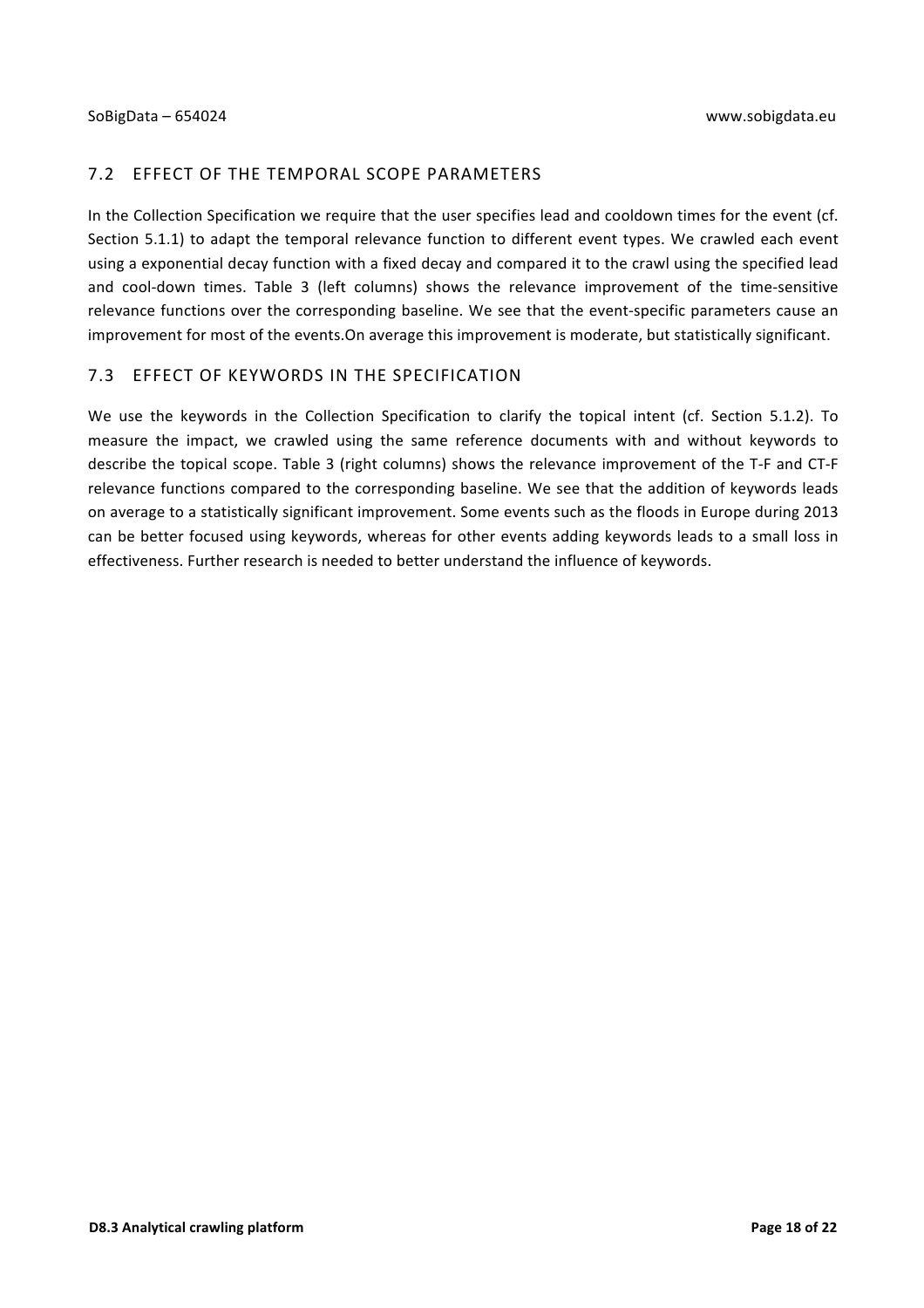Table 3 Effect of the temporal scope and keyword parameters. Each cell shows the improvement ratio of the harvest rate for a topic when using event-specific time parameters (left) resp. Keywords (right). The last line contains the average improvement over all topics. All values are statistically significant at  $p = 0.01$ .

| <b>Event</b>                        | <b>Time</b> |      | <b>Keywords</b> |      |
|-------------------------------------|-------------|------|-----------------|------|
|                                     | $T-F$       | CT-F | $C-F$           | CT-F |
| Book by Thilo Sarrazin              | 0.98        | 0.99 | 1.28            | 1.07 |
| <b>Election of Pope Benedict</b>    | 1.17        | 1.08 | 1.10            | 1.09 |
| Election of Pope Franziskus         | 1.07        | 1.50 | 0.99            | 0.95 |
| Eruption of Eyjafjallajökull        | 0.90        | 1.20 | 0.83            | 0.88 |
| <b>European Stability Mechanism</b> | 1.16        | 4.07 | 1.02            | 1.04 |
| European Floods 2013                | 1.12        | 1.12 | 1.39            | 1.49 |
| <b>Eurovision Song Contest 2010</b> | 1.00        | 1.73 | 1.06            | 0.68 |
| Football World Cup 2006             | 0.58        | 1.27 | 1.23            | 1.10 |
| Football World Cup 2010             | 1.59        | 1.09 | 1.11            | 1.10 |
| Fukushima nuclear disaster          | 1.17        | 1.73 | 1.03            | 1.02 |
| German federal election 2002        | 1.21        | 1.48 | 1.35            | 1.02 |
| German federal election 2005        | 1.33        | 1.41 | 1.14            | 0.89 |
| German federal election 2009        | 1.27        | 1.84 | 1.03            | 0.96 |
| German federal election 2013        | 1.12        | 2.17 | 0.84            | 0.92 |
| Guttenberg plagiarism affair        | 0.96        | 1.01 | 1.24            | 1.19 |
| Introduction of the Euro            | 1.17        | 1.17 | 1.55            | 1.32 |
| Iraq war                            | 0.92        | 1.19 | 1.05            | 1.13 |
| Launch of LHC                       | 1.09        | 0.72 | 1.21            | 0.99 |
| Leak of Costa Concordia             | 1.14        | 1.49 | 0.92            | 0.98 |
| Loveparade disaster                 | 0.84        | 1.25 | 0.81            | 0.97 |
| <b>NSU process</b>                  | 1.01        | 1.24 | 1.05            | 1.05 |
| Olympic summer games 2004           | 0.94        | 1.03 | 1.20            | 1.34 |
| Olympic summer games 2008           | 1.27        | 1.48 | 1.39            | 1.50 |
| Olympic summer games 2012           | 1.18        | 1.11 | 1.16            | 1.12 |
| Olympic winter games 2010           | 1.02        | 1.37 | 1.24            | 1.65 |
| Resignation of President Wulff      | 1.03        | 1.05 | 1.00            | 1.03 |
| Snowden leaks                       | 1.46        | 1.43 | 1.18            | 1.19 |
| Stuttgart 21 protests               | 0.97        | 1.04 | 0.96            | 0.93 |
| average                             | 1.10        | 1.44 | 1.10            | 1.08 |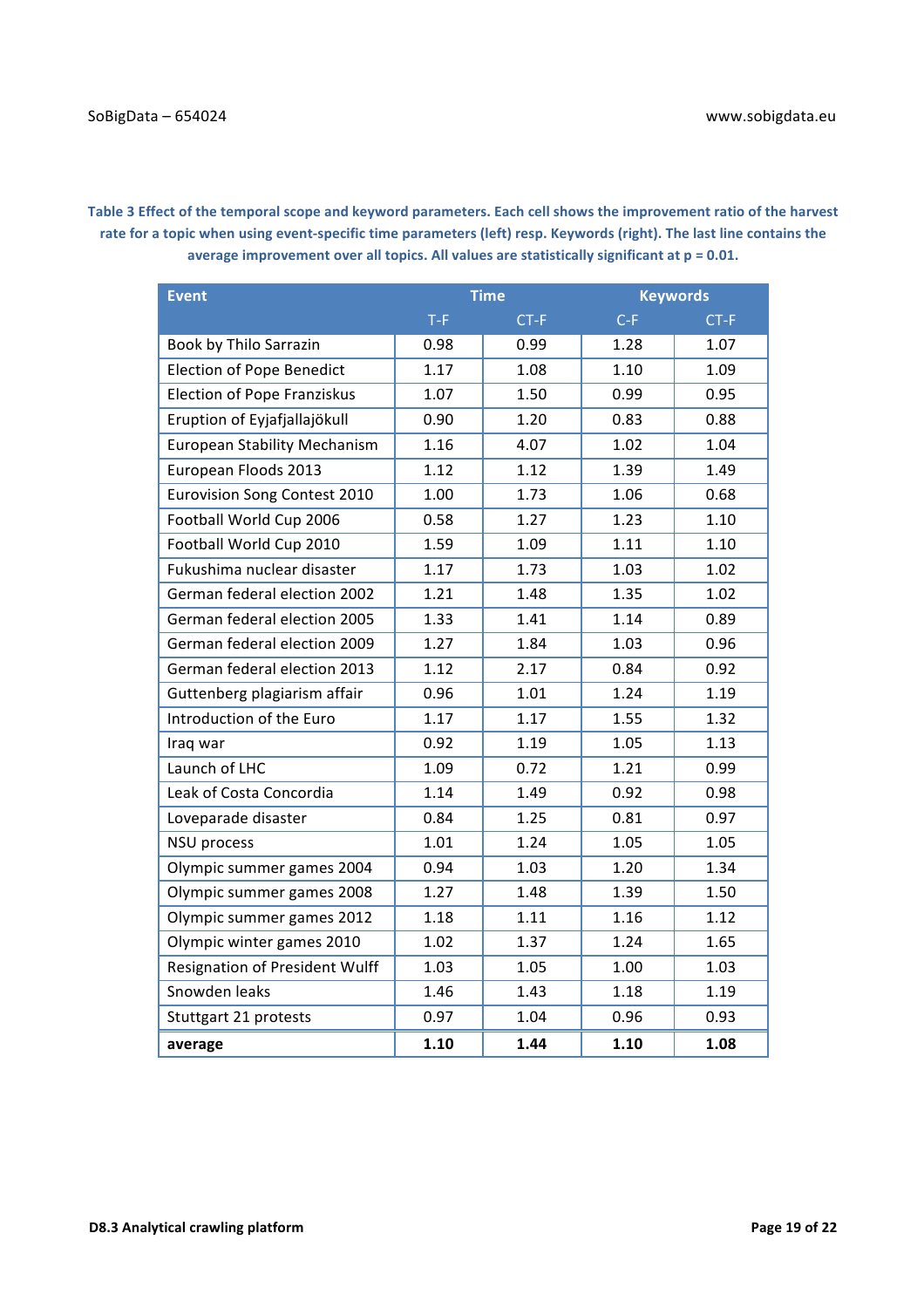### **8 CONCLUSIONS AND OUTLOOK**

In this work we presented a novel method to create interlinked event-centric collections from large-scale Web archives. The key of this method is to adapt focused Web crawling to previously collected Web archives and to select documents by iteratively following links from relevant documents. We proposed relevance estimation functions that take the temporal and topical aspects of the documents into account and evaluated them as part of the focused extraction process. Specifically, we demonstrated that the relevance function CT-F can improve on topical content selection methods by taking temporal information into account. This holds especially for events that occur repeatedly in similar form, such as Olympic games or elections, where the different instances are hard to distinguish using only topical information. We showed that our re-crawling method can retrieve event-centric collections from large-scale Web archives, especially using the CT-F relevance function, and discussed how the method deals with the challenges inherent to Web archives.

Our method presents a first step towards the extraction of event-centric collections.Further research is needed to understand the influence of extraction methods, relevance functions and parameters in regard to different events, time periods and Web archives. For Web archives that have full-text indexes, methods based on full-text search should be investigated. Furthermore, cross-archive collection extraction is an interesting direction for future research.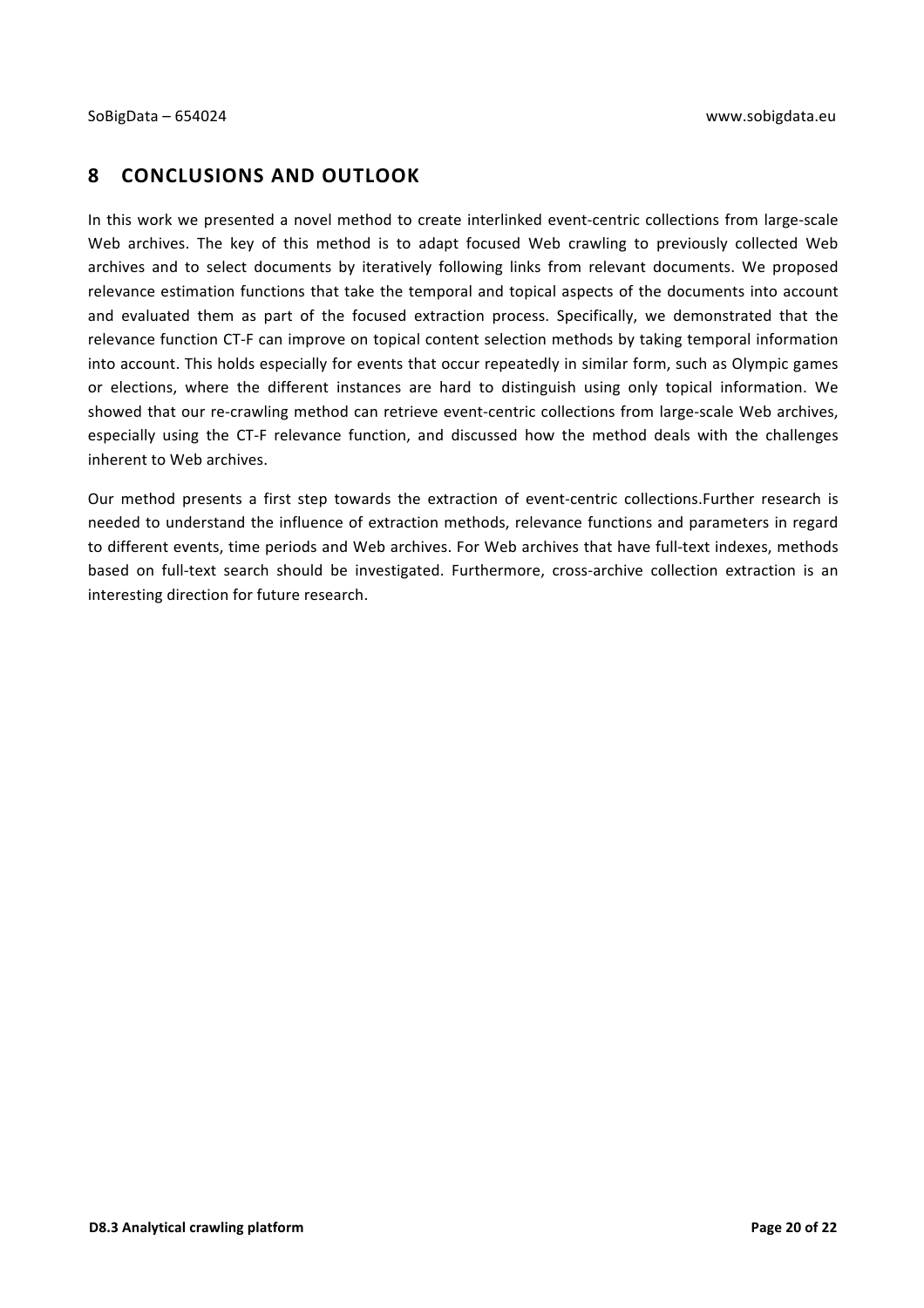## **REFERENCES**

- [1] Aggarwal, C., Al-Garawi, F., Yu, P.S.: Intelligent crawling on the world wide web with arbitrary predicates. In: World Wide Web Conference. pp. 96-105 (2001)
- [2] Berberich, K., Bedathur, S.: Temporal diversification of search results. In: Workshop on Time-aware Information Access (TAIA 2013) (2013)
- [3] Bergmark, D., Lagoze, C., Sbityakov, A.: Focused crawls, tunneling, and digital libraries. In: ECDL '02 (2002)
- [4] Chakrabarti, S., van den Berg, M., Dom, B.: Focused crawling: a new approach to topic-specific web resource discovery. Computer Networks 31(11-16) (1999)
- [5] Costa, M., Couto, F., Silva, M.: Learning temporal-dependent ranking models. In: SIGIR '14 (2014)
- [6] Costa, M., Gomes, D., Silva, M.J.: The evolution of web archiving. IJDL (2016)
- [7] Diligenti, M., Coetzee, F., Lawrence, S., Giles, C.L., Gori, M.: Focused crawling using context graphs. In: VLDB (2000)
- [8] Dong, A., Chang, Y., Zheng, Z., Mishne, G., Bai, J., Zhang, R., Buchner, K., Liao, C., Diaz, F.: Towards recency ranking in web search. In: WSDM'10 (2010)
- [9] Dong, H., Hussain, F.K.: SOF: a semi-supervised ontology-learning-based focused crawler. Concurrency and Computation: Practice and Experience 25(12) (2013)
- [10] Ehrig, M., Maedche, A.: Ontology-focused crawling of web documents. In: ACM SAC (2003)
- [11] Farag, M.M.G., Lee, S., Fox, E.A.: Focused crawler for events. IJDL (2017)
- [12] Gossen, G., Demidova, E., Risse, T.: iCrawl: Improving the freshness of web collections by integrating social web and focused web crawling. In: JCDL '15 (2015)
- [13] Gossen, G., Demidova, E., Risse, T.: The iCrawl Wizard supporting interactive focused crawl specification. In: ECIR'15 (2015)
- [14] Gossen, G., Demidova, E., Risse, T.: Analyzing web archives through topic and event focused subcollections. In: WebSci '16. pp. 291–295 (May 2016)
- [15] Heydon, A., Najork, M.: Mercator: A scalable, extensible web crawler. World Wide Web 2(4), 219–229 (1999)
- [16] Jackson, A., Lin, J., Milligan, I., Ruest, N.: Desiderata for exploratory search interfaces to web archives in support of scholarly activities. In: JCDL'16 (2016)
- [17] Jiang, J., Song, X., Yu, N., Lin, C.Y.: Focus: Learning to crawl web forums. IEEE TKDE 25(6) (2013)
- [18] Kanhabua, N., Nørvåg, K.: A comparison of time-aware ranking methods. In: SIGIR '11 (2011)
- [19] Laranjeira, B., Moreira, V., Villavicencio, A., Ramisch, C., Finatto, M.J.: Comparing the quality of focused crawlers and of the translation resources obtained from them. In: LREC '14 (2014)
- [20] Mohr, G., Kimpton, M., Stack, M., Ranitovic, I.: Introduction to Heritrix, an archival quality web crawler. In: 4th InternationalWeb ArchivingWorkshop (2004)
- [21] Nguyen, T.N., Kanhabua, N., Niederée, C., Zhu, X.: A time-aware random walk model for finding important documents in web archives. In: SIGIR '15 (2015)
- [22] Pant, G., Srinivasan, P.: Learning to crawl: Comparing classification schemes. ACM Transactions on Information Systems 23(4) (2005)